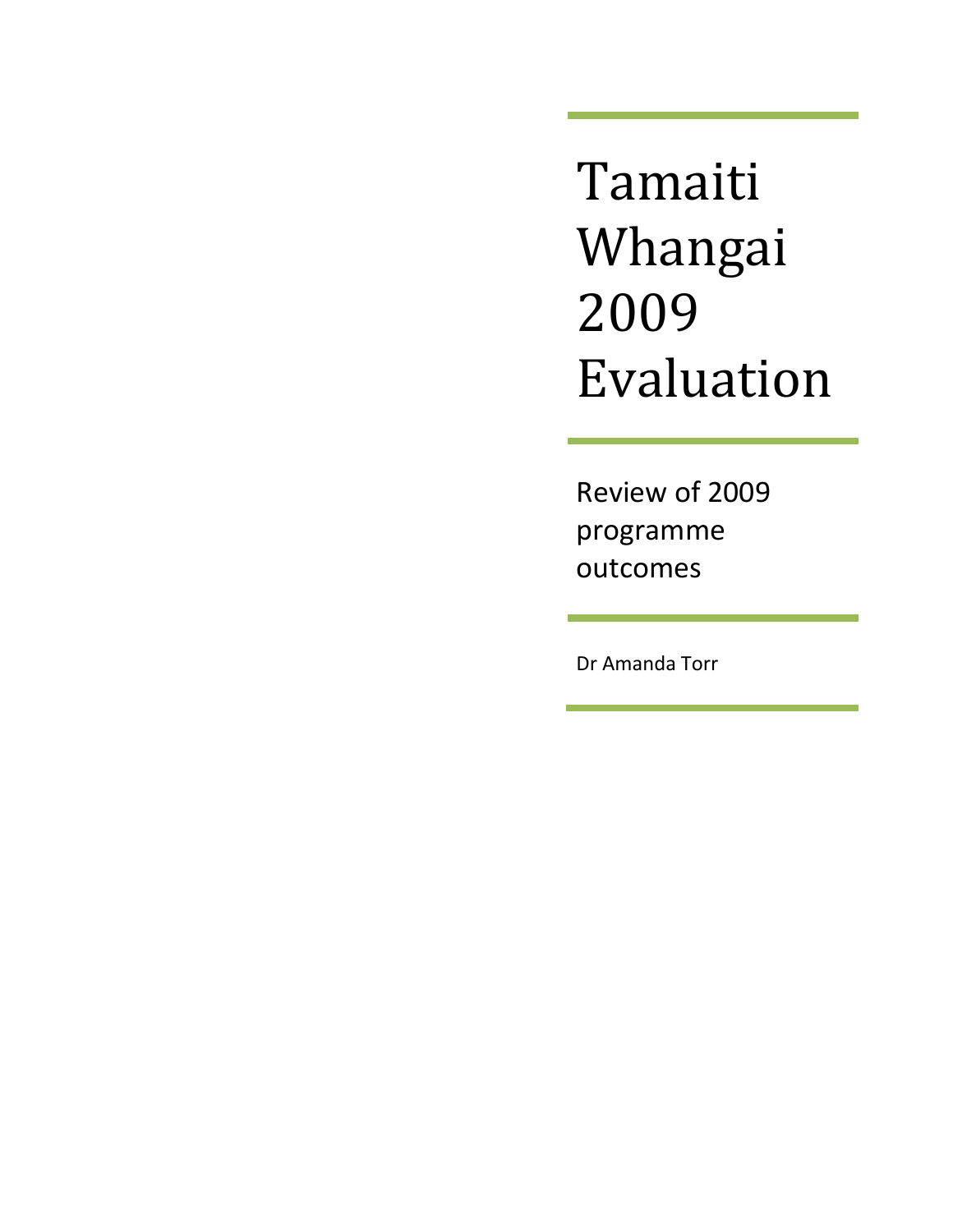# **Contents**

| Reflections on 2009 achievements and improvements for 2010  19 |  |
|----------------------------------------------------------------|--|
|                                                                |  |
|                                                                |  |
|                                                                |  |
|                                                                |  |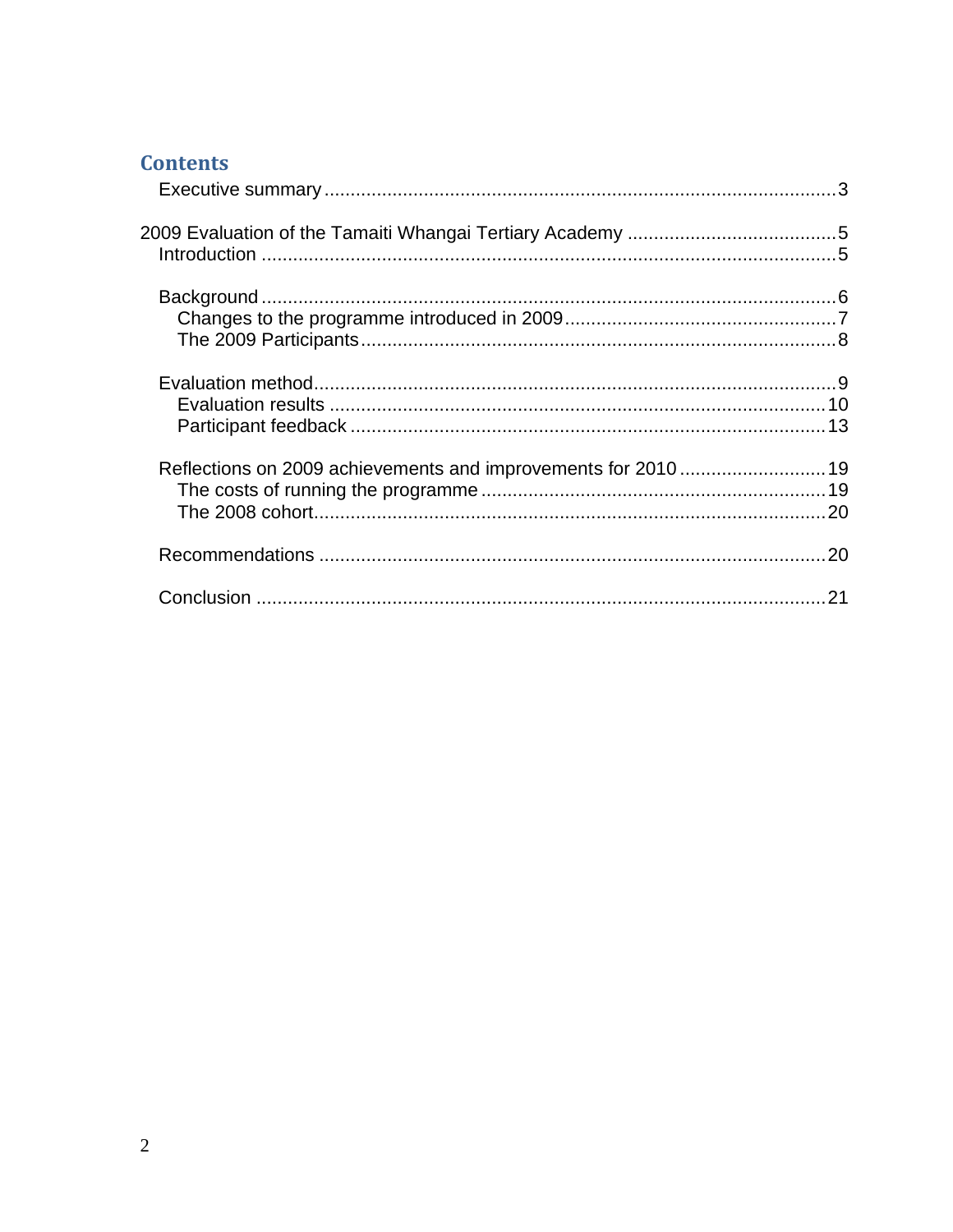# <span id="page-2-0"></span>*Executive summary*

In 2009, Wellington Institute of Technology in partnership with Te Runanganui o Taranaki Whanui operated the Tamaiti Whangai programme for the second year. This programme provides mentoring and support to young Maori to assist them to develop skills and gain academic qualifications.

In 2009 the Tamaiti Whangai programme was expanded to include 39 students studying toward a variety of vocational qualifications. The programme ran two cohorts of students, a sports academy cohort supported by a kaiwhakahaere and a common kaupapa (sport) for 25 students and a trades cohort of 14 students who received scholarships but had no additional intensive mentoring. The common kaupapa for this cohort was trades skills development.

Results from the 2009 evaluation show a significant difference in the academic achievements of the two cohorts. The sports academy students had consistently better retention, course completion and qualification achievement statistics which were also higher than results achieved in 2008.

Students in the trades cohort achieved high retention rates however course completion rates were similar to 2008 achievements. Some of these results were due to students actively deciding which parts of their programme of study they would complete and which ones they wouldn't. Similarly some programme structures and teaching practices did not fully support achievement.

Twenty five of the 35 students retained to the end of their study were interviewed as part of the evaluation. They reported that academic and sporting achievement were the most important things for them. They also identified that gaining skills to support their future employment was extremely important with many of the skills developed being "soft" life or personal development skills. Skills rated highly by the students included time management, socialization, people skills, communication, life skills, independence, self confidence, personal responsibility and the ability to take constructive criticism.

Factors identified by people interviewed for this evaluation that helped students to achieve include:

- 1. An active mentor Dave
- 2. Helping each other and being together
- 3. Learning Support Tui
- 4. Good, knowledgeable tutors
- 5. Good working environments including getting out of the classroom an on-site
- 6. Susan and Hinemoa actively following up and providing motivation
- 7. Having older people around
- 8. Extra tuition e.g. for maths
- 9. Being there for each other and working together
- 10. Setting goals and achieving them
- 11. Being successful
- 12. Having a place to hang out
- 13. Allowing the students to be Māori

Factors identified as hindering achievement include: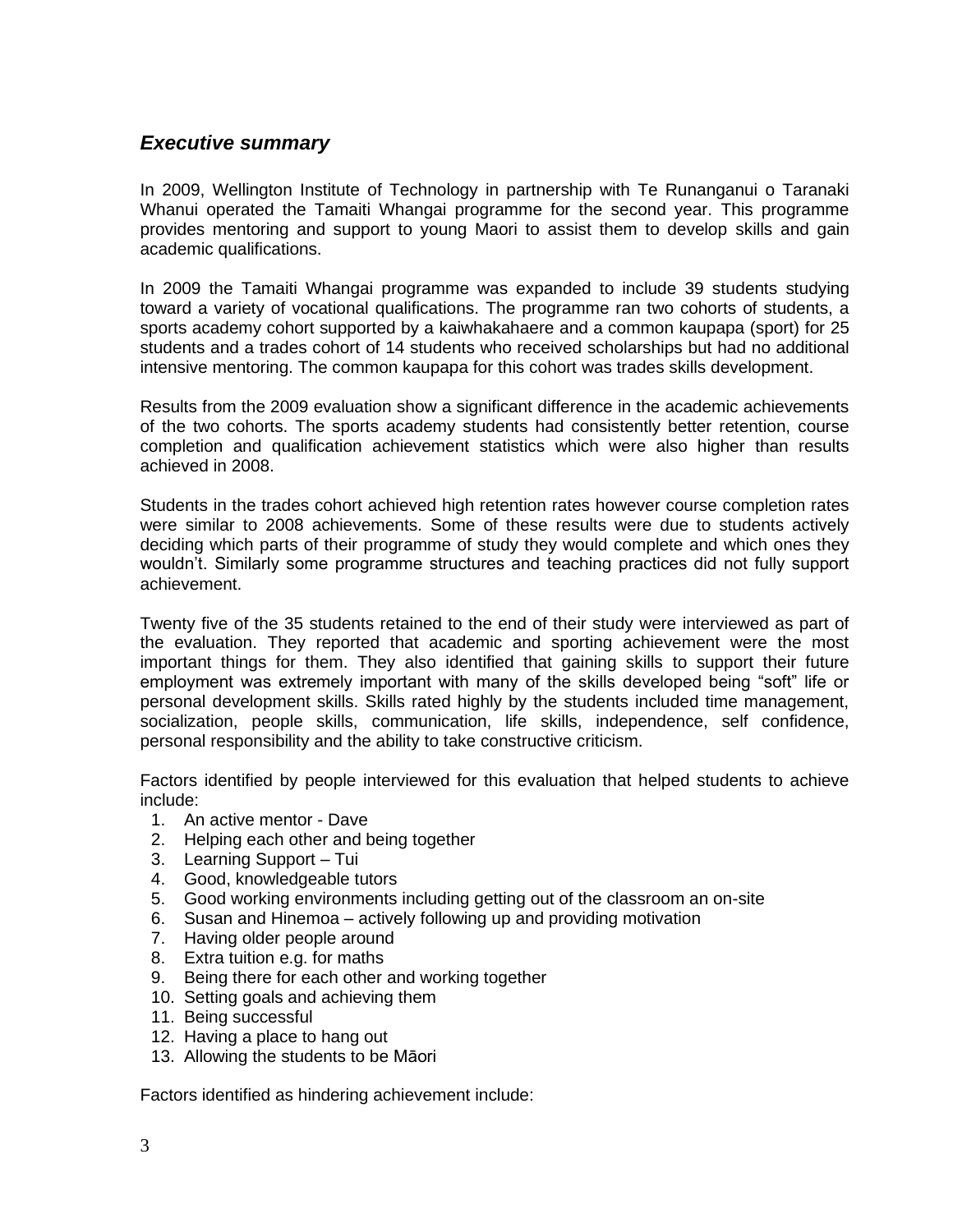- 1. Not starting at the same time as the main group
- 2. Not being able to get to WelTec due to transport issues
- 3. Not having deadlines
- 4. Having "outsiders" come into the class and disrupt learning
- 5. Sport
- 6. Losing motivation
- 7. Balancing other commitments including work and travel.

Costs of operating the programme have been identified along with potential sources of funding.

Review of the medium outcomes for the 2008 cohort demonstrate that the programme impact is ongoing.

Recommendations for changes to the programme in 2010 include:

- 1. Introducing sufficient mentors to provide a 1:20 ratio.
- 2. Having female mentors to support young women in the programme.
- 3. Having inclusive kaupapa that meet the interests of the students. Suggested kaupapa include sports, music and kapahaka.
- 4. Building the Tikanga and kawa components to ensure the whānau meets its responsibilities of providing a gateway to Te Ao Māori.
- 5. Building on the use of business links in 2009 to ensure responsibilities in relation to whānau as economic unit are met.
- 6. Having sufficient space in Te Whare Awhina to ensure Marae protocol and kawa can be maintained.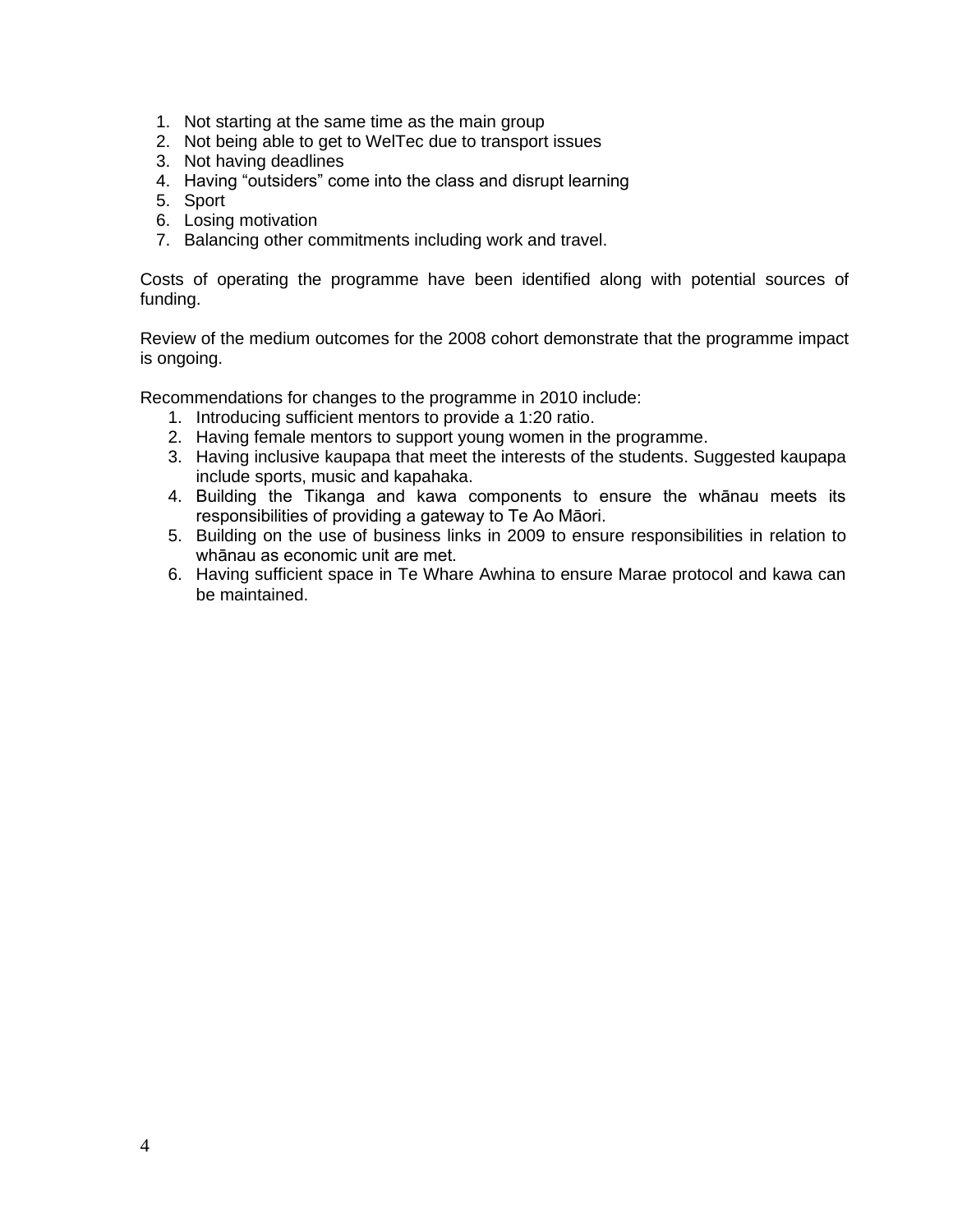# <span id="page-4-0"></span>**2009 Evaluation of the Tamaiti Whangai Tertiary Academy**

# <span id="page-4-1"></span>*Introduction*

Tamaiti Whangai is an iwi-based programme<sup>1</sup> operated by Te Runanganui o Taranaki Whanui based at Waiwhetu Marae in Lower Hutt. Now in its sixth year of operation, the programme aims to develop strong whānau using a whole of community approach that embeds "the practice of supporting and nurturing children – remembering we are all children – responsible to, and for, each other<sup>"2</sup>. It has four main dimensions of activity based on the age of rangatahi.

For tamariki aged 0 to 5 years, the programme builds strong and healthy whānau through supportive parenting and the provision of health services, while for tamariki and rangatahi aged 5 to 25+ it supports education achievement using a range of initiatives namely:

### **1. For tamariki aged 5 to 16:**

- Holiday programmes based in Wainuiomata, Naenae and Pomare which have been operating for up to 6 years;
- Homework centre's for after school support two are in operation and have been in place for 3 years; and
- A "Futures" mentoring programme operating within Wainuiomata High School and Taita and Naenae Colleges aimed at maintaining student engagement with learning.

### **2. For rangatahi aged 16 to 25:**

- A rugby league/ sports academy operating in partnership with Wellington Institute of Technology (WelTec), now in its second year, and aiming to develop skills and a link to on-going tertiary study;
- Rangatahi Maia scholarships that provide support for specific trades training; and
- A mentoring programme that is based on kaupapa whānau models.

# **3. For rangatahi aged 25+:**

- The development of Tamaiti Whangai mentors/advocates and role models to support rangatahi development. These participants complete level 3 to 5 programmes to develop their skills as mentors/leaders. Mentor/advocates work with rangatahi to increase engagement with education and sport to develop skills leading to employment. In addition to this, mentors/advocates support whānau development by assisting rangatahi to actively participate within their whānau, hapu and iwi and provide a healthy and safe environment for whānau and tamariki.
- Providing parenting skills development and support for young parents

Mason Durie<sup>3</sup> and Joan Metge<sup>4</sup> recognise that in modern urbanized society whānau are broader than whakapapa whānau – "families" linked by common ancestry and include kaupapa whānau – "families" linked by a common interest or mission. Kaupapa can include

<sup>&</sup>lt;sup>1</sup> In this document programme refers to the integrated, interdisciplinary health, education and community development services provided by the Runanga

<sup>2</sup> Translation of the Tamaiti Whangai principles Kara Pukatapu

<sup>3</sup> Durie, M. (2001). Mauri Ora: The Dynamics of Maori Health. Oxford University Press; Auckland.

<sup>4</sup> Metge, J. (1995). New Growth from Old: The Whānau in the Modern World. Victoria University Press; Wellington, NZ.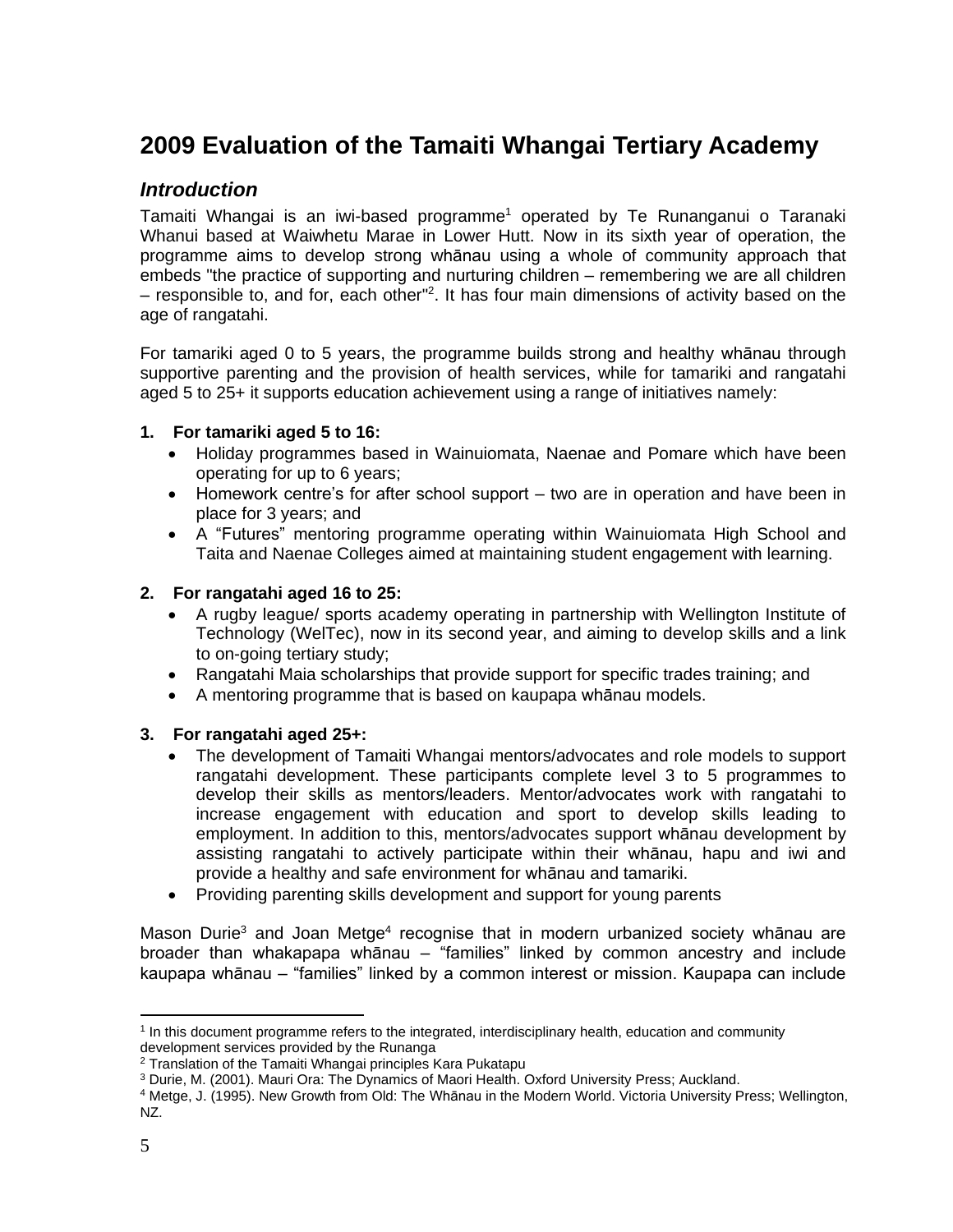sport, education, religion, culture and music just to name a few. The Tamaiti Whangai programme builds both whakapapa and kaupapa whānau relationships to strengthen social cohesion and social development. This is consistent with the emerging work of the Whānau Ora Taskforce principles<sup>5</sup> particularly those of nga kaupapa tuku iho, whānau opportunity and whānau integrity.

Durie states that whānau have six roles and responsibilities, namely being:

- 1. Carriers of the culture;
- 2. Models of lifestyle;
- 3. Portals to community;
- 4. Gateways to Te Ao Māori;
- 5. Guardians of the land; and
- 6. Economic units.

In developing whānau all six dimensions need to be reflected. This thinking has been integrated in the work of the Whānau Ora Taskforce that is looking at ways to support whānau to meet these responsibilities. The Tamaiti Whangai academy operated in partnership with WelTec, when fully supported by skilled kaiwhakahaere and a common kaupapa and kawa, operates as a kaupapa whānau meeting all six roles and responsibilities to at least some degree.

This report tells the story of the second year of the programme that supports rangatahi in the 16 to 25 age group. It comments on the evolution of the programme, the results achieved by participants and looks back on the 2008 cohort to determine medium term impacts of the programme.

# <span id="page-5-0"></span>*Background*

In 2008, a pilot Tamaiti Whangai Rugby League Academy programme was developed as part of the broader Tamaiti Whangai model. Thirteen students participated in this pilot programme. The students all took part in rugby league training supported by a skilled rugby league coach and mentor. At the same time, these students studied full-time towards vocational qualifications in subjects including carpentry and electrical trades, exercise science, computing and business. Where students had additional learning requirements, for example developing their language, literacy and numeracy skills, these needs were met by the Learning Support staff at WelTec. All 13 students lived in the home of the mentor/coach.

Evaluation of this pilot programme in 2008 showed that it was successful with 83% of participants retained in the programme and doing well in terms of both academic and sporting achievement. In addition, participants gained life skills including communication, self management, confidence, leadership, resilience (ability to deal effectively with disappointment), self awareness, teamwork, time management and ability to socialize without excessive reliance on alcohol or drugs. Eighty two percent went on to employment or further study. Two participants left the programme prior to its completion, one to pursue employment opportunities and one through personal reasons.

Evaluation of the 2008 programme identified five interdependent factors that were critical to its success. These were:

<sup>5</sup> Whānau Ora Taskforce (2009). Whānau Ora: A whānau-centres approach to Maori wellbeing. Ministry of Social Development; Wellington, NZ.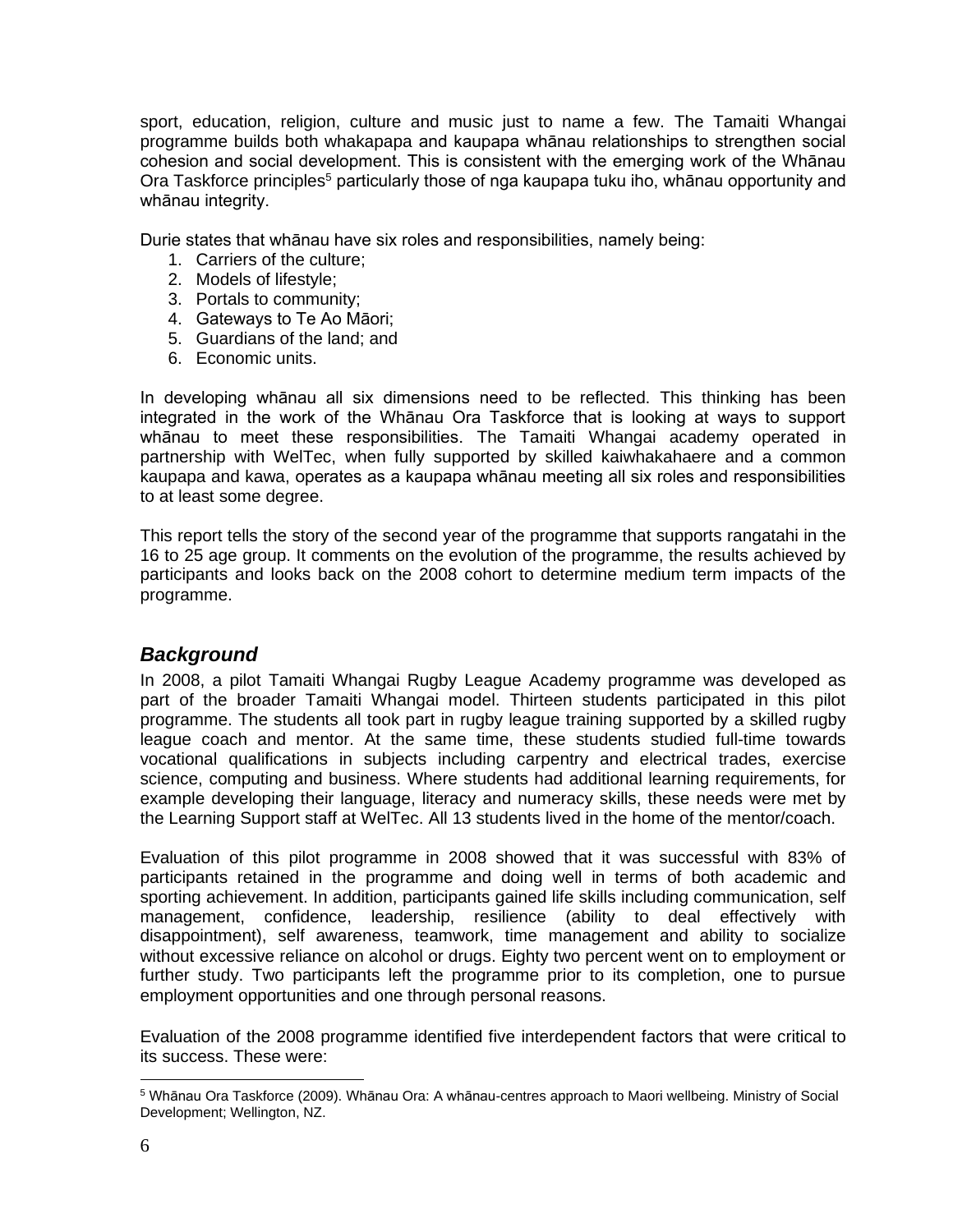- 1. A skilled programme leader or kaiwhakahaere with mana and experience, in this case in the rugby league sporting arena;
- 2. A kaitiaki or guardian of the vision, in this case the Runanga;
- 3. A kaupapa or common purpose, in this case rugby league;
- 4. A programme pedagogy based on whangai whānau principles;
- 5. An expert partner in the field of the endeavour, in this case an education partner Wellington Institute of Technology.

The evaluation identified that these collectively formed the basis of a kaupapa whānau that supported students to succeed.

The 2008 evaluation proposed a number of recommendations aimed at improving the programme operation for 2009. Integrating these recommendations with the Whānau Ora frameworks has been useful for the development of the programme.

### <span id="page-6-0"></span>**Changes to the programme introduced in 2009**

In 2009, the Tamaiti Whangai programme was expanded to include 25 sports academy students (including 3 females), and 14 trades training students on a range of scholarships form Te Puni Kokiri (TPK), the Electrical Trades Industry Training Organisation (ETITO) and the Tertiary Education Commission (TEC – Rangatahi Maia scholarships) giving 39 students in total. This signaled a move away from using a solely sports-based kaupapa as a means of supporting learner engagement.

Taking into account the lessons learnt from the 2008 pilot changes were made to the way the progamme was supported including:

- Te Whare Awhina staff establishing a weekly monitoring regime that enabled them to identify and follow-up students who were either not attending or who were not succeeding in their study.
- Establishing a broader Tamaiti Whangai Steering Committee that met seven times throughout the year to monitor progress and plan for future programme development.
- The inclusion of two business mentors to assist the students prepare for employment and to connect them with employers in the community.
- Use of a dedicated Learning Support tutor in the Learning Commons (who is also Māori) to support the students.
- Embedding the programme within emerging Whānau Ora practice to ensure the focus of future development supports Iwi aspirations.
- Developing a costing model that identified the full costs of operating the programme.

Two mentors were employed by the Runanga to support the students. Dave Lomax was given oversight of the 22 male sports students and Julie Wilson was given oversight of the three female students. The remaining 14 students were not assigned a dedicated mentor but did receive support and follow-up from the Te Whare Awhina and Learning Support staff. This effectively gave the 2009 programme two cohorts of students who could be compared to determine which interventions were most effective in supporting students to remain engaged in their study and to achieve.

As in 2008, a formal evaluation of the 2009 programme was undertaken in October/November 2009 to determine the impact of the changes on the programme's success.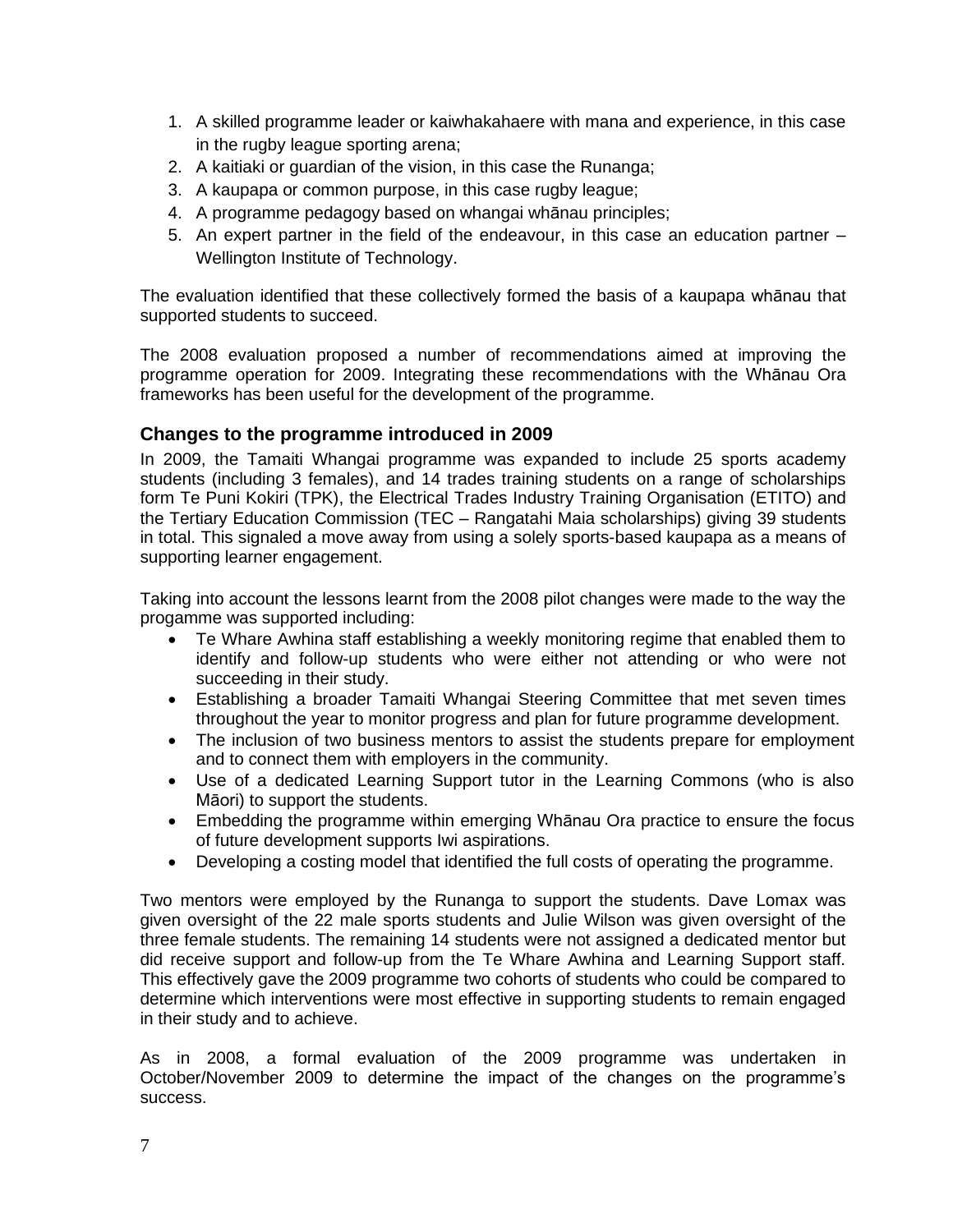## <span id="page-7-0"></span>**The 2009 Participants**

The 39 participants involved in the Tamaiti Whangai in 2009 were enrolled to study a range of disciplines ranging from exercise science to business studies. The majority of the students (72%) were enrolled to study a pre-trade programme, preparing them for an apprenticeship.

Thirty six of the 39 students received a scholarship covering at least their student fees. The scholarships were received from WelTec (12), TPK (5), the ETITO (5) and TEC – Rangatahi Maia (14).

The majority of the students were Māori (72%) with a further 21% of Pacific Island descent and 5% Pakeha. The students ranged in age from 16 to over 30 with the 25 students on sports academy scholarships, being at the younger end of the range, aged between 16 and 19. Nine of these students were billeted in the home of Dave Lomax – the sports academy mentor. The remaining 30 students lived in their own home, some living in the Wairarapa as far away as Masterton. Three students, all in the sports academy – were female. The remaining 36 were male. This was change from 2008 where all 13 participants were male.

All students were interviewed prior to their selection on the programme to determine their goals and commitment to study and, for those on the sports academy, their goals and commitment in relation to their sport. This information was used to assess student's suitability for the programme and as a motivational tool to support their engagement with learning.

Eleven of the students (28%) had no prior educational achievement while a further two had limited credits towards NCEA level 1. Nine had achieved NCEA level 1 and the remaining students (17) had achieved at least NCEA level 1 and 2 and one of these had also achieved NCEA level 3.

Early in their study programme, the students were assessed using WelTec's personal Education Planning tool (PEP) and provided with strategies to support their learning styles. Additional learning support was provided through a dedicated learning support tutor, who was also Māori. He set up study groups with the students to encourage them to work together and support each other.

Te Whare Awhina and the Sports Academy facilitated the development of kaupapa whānau amongst the students using the Te Whare Awhina facilities as a focal point and holding a whakatau on the first day. Collectively these allowed students to be Māori within the WelTec environment and contributed to their retention and success.

What made the programme successful? Allowing the students to be Māori and to learn as Māori in this environment. Knowing it is OK not to pass the first time so knowing they can have another go if they fail. Having whakatau on first day helped, it allowed them to be Māori.

Four students left the programme during the year due to personal reasons. One of these students withdrew within a month of enrolling, with the other three leaving at various times during the year. One of these students passed one course before withdrawing. Two other students, while remaining in the programme and studying, did not complete or successfully complete any courses.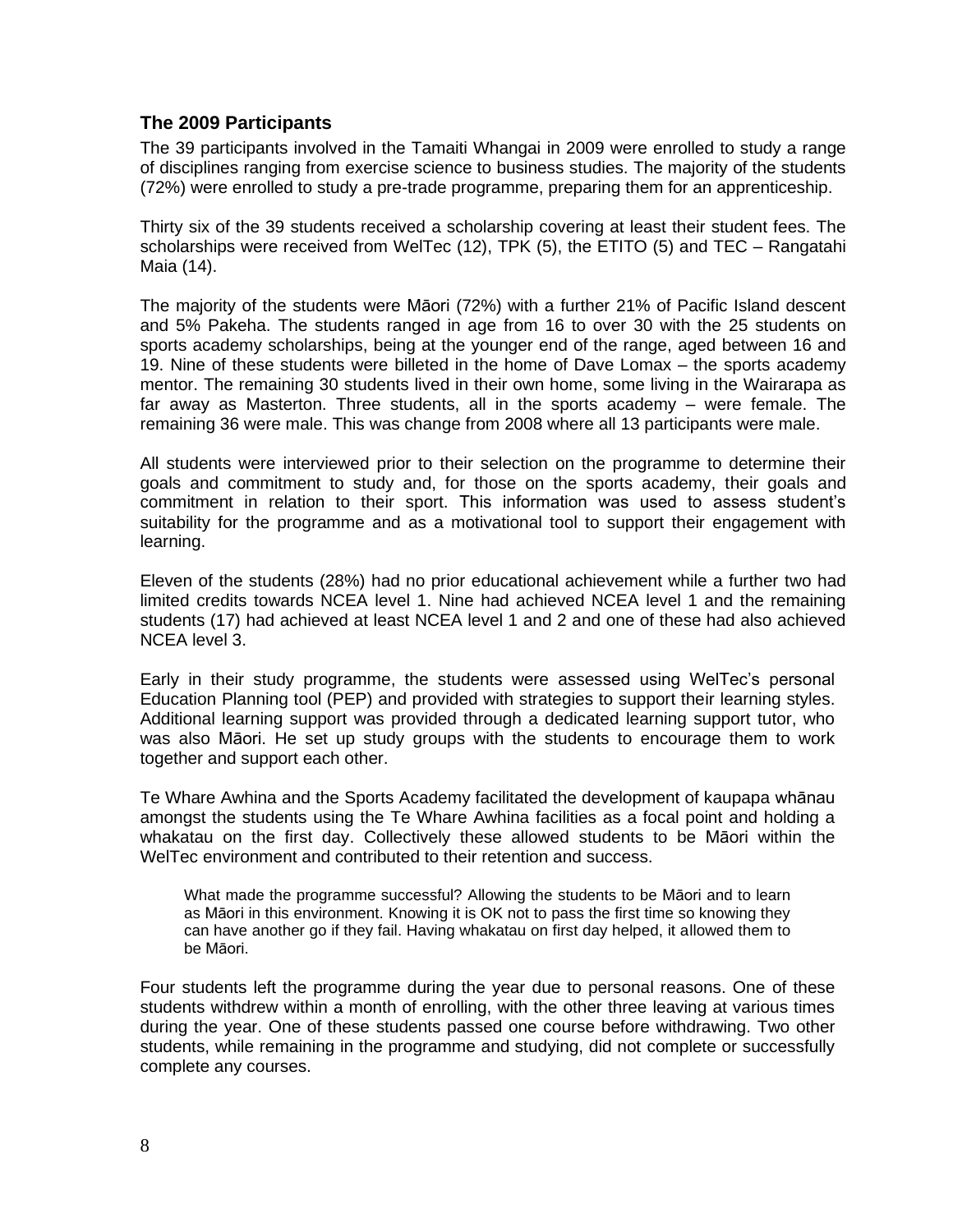For the purposes of this evaluation, the students have been divided into two kaupapa whānau cohorts – sports or trades. The breakdown of these cohorts in terms of programmes enrolled in and funding support is shown below.

|                         | <b>Kaupapa</b>                           |                    |                                 |                    |  |  |  |  |
|-------------------------|------------------------------------------|--------------------|---------------------------------|--------------------|--|--|--|--|
|                         | <b>Sports</b>                            |                    | <b>Trades</b>                   |                    |  |  |  |  |
|                         | <b>Programme</b>                         | <b>Scholarship</b> | <b>Programme</b>                | <b>Scholarship</b> |  |  |  |  |
|                         | Cert in Exercise Science L5              | <b>None</b>        | Cert Pre-trade Carpentry        | Rangatahi Maia     |  |  |  |  |
| $\overline{2}$          | Cert in Exercise Science L5 <sup>+</sup> | WelTec             | Cert Pre-trade Carpentry        | Rangatahi Maia     |  |  |  |  |
| 3                       | Cert in Exercise Science L5*             | WelTec             | Cert Elect & Elec Ind Skills L2 | Rangatahi Maia     |  |  |  |  |
| 4                       | Cert in Exercise Science L5              | WelTec             | Cert Elect & Elec Ind Skills L2 | Rangatahi Maia     |  |  |  |  |
| $\overline{\mathbf{5}}$ | Cert in Exercise Science L5              | WelTec             | Cert Elect & Elec Ind Skills L2 | Rangatahi Maia     |  |  |  |  |
| $6\phantom{1}6$         | Cert in Exercise Science L5              | WelTec             | Cert Elect & Elec Ind Skills L2 | Rangatahi Maia     |  |  |  |  |
| $\overline{7}$          | Cert in Exercise Science L5 <sup>+</sup> | WelTec             | Cert App Mech Eng L2            | Rangatahi Maia     |  |  |  |  |
| 8                       | Exercise & Rec Study Skills L3+          | WelTec             | Cert App Mech Eng L2            | Rangatahi Maia     |  |  |  |  |
| $\overline{9}$          | Exercise & Rec Study Skills L3+          | WelTec             | Cert Elect & Elec Ind Skills L2 | <b>TPK</b>         |  |  |  |  |
| 10                      | Hairdressing L2*                         | WelTec             | Cert Elect & Elec Ind Skills L2 | <b>TPK</b>         |  |  |  |  |
| 11                      | Hairdressing L2*                         | WelTec             | Cert Elect & Elec Ind Skills L2 | <b>TPK</b>         |  |  |  |  |
| 12                      | Cert App Mech Eng L2+                    | WelTec             | Cert Elect & Elec Ind Skills L2 | <b>ETITO</b>       |  |  |  |  |
| 13                      | NZ Dip Business <sup>+</sup>             | WelTec             | Cert Elect & Elec Ind Skills L2 | <b>ETITO</b>       |  |  |  |  |
| 14                      | <b>Cert Plumbing</b>                     | None               | Cert Elect & Elec Ind Skills L2 | <b>ETITO</b>       |  |  |  |  |
| 15                      | <b>Business Admin</b>                    | <b>None</b>        |                                 |                    |  |  |  |  |
| 16                      | Cert Pre-trade Carpentry                 | Rangatahi Maia     |                                 |                    |  |  |  |  |
| 17                      | <b>Cert Pre-trade Carpentry</b>          | Rangatahi Maia     |                                 |                    |  |  |  |  |
| 18                      | Cert Pre-trade Carpentry <sup>+</sup>    | Rangatahi Maia     |                                 |                    |  |  |  |  |
| 19                      | Cert Pre-trade Carpentry+                | Rangatahi Maia     |                                 |                    |  |  |  |  |
| 20                      | Cert Pre-trade Carpentry+                | Rangatahi Maia     |                                 |                    |  |  |  |  |
| 21                      | Cert Elect & Elec Ind Skills L2          | Rangatahi Maia     |                                 |                    |  |  |  |  |
| 22                      | Cert Elect & Elec Ind Skills L2          | <b>TPK</b>         |                                 |                    |  |  |  |  |
| 23                      | Cert Elect & Elec Ind Skills L2          | <b>TPK</b>         |                                 |                    |  |  |  |  |
| 24                      | Cert Elect & Elec Ind Skills L2          | <b>ETITO</b>       |                                 |                    |  |  |  |  |
| 25                      | Cert Elect & Elec Ind Skills L2          | <b>ETITO</b>       |                                 |                    |  |  |  |  |

\* Female students

+ students billeted with programme mentor

#### **Table 1 – The student cohorts for 2009**

Dividing the students into two cohorts enables a comparison of the groups in terms of outcomes achieved.

### <span id="page-8-0"></span>*Evaluation method*

The evaluation method involved interviewing 25 of the 35 participants still engaged in study and triangulating the "stories" from these interviews with interviews with tutors, and programme administrators and with quantitative data in relation to the student's academic and sporting achievements.

The interviews with the student participants were held in a group format enabling the participants to reflect on each other's input. The interviewer was independent of the programme. Notes were taken at the interviews but the sessions were not recorded. This was felt to be important to ensure that the interviewees would participate freely. No names were recorded and themes from the interviews were extracted and grouped

Questions focused around four themes: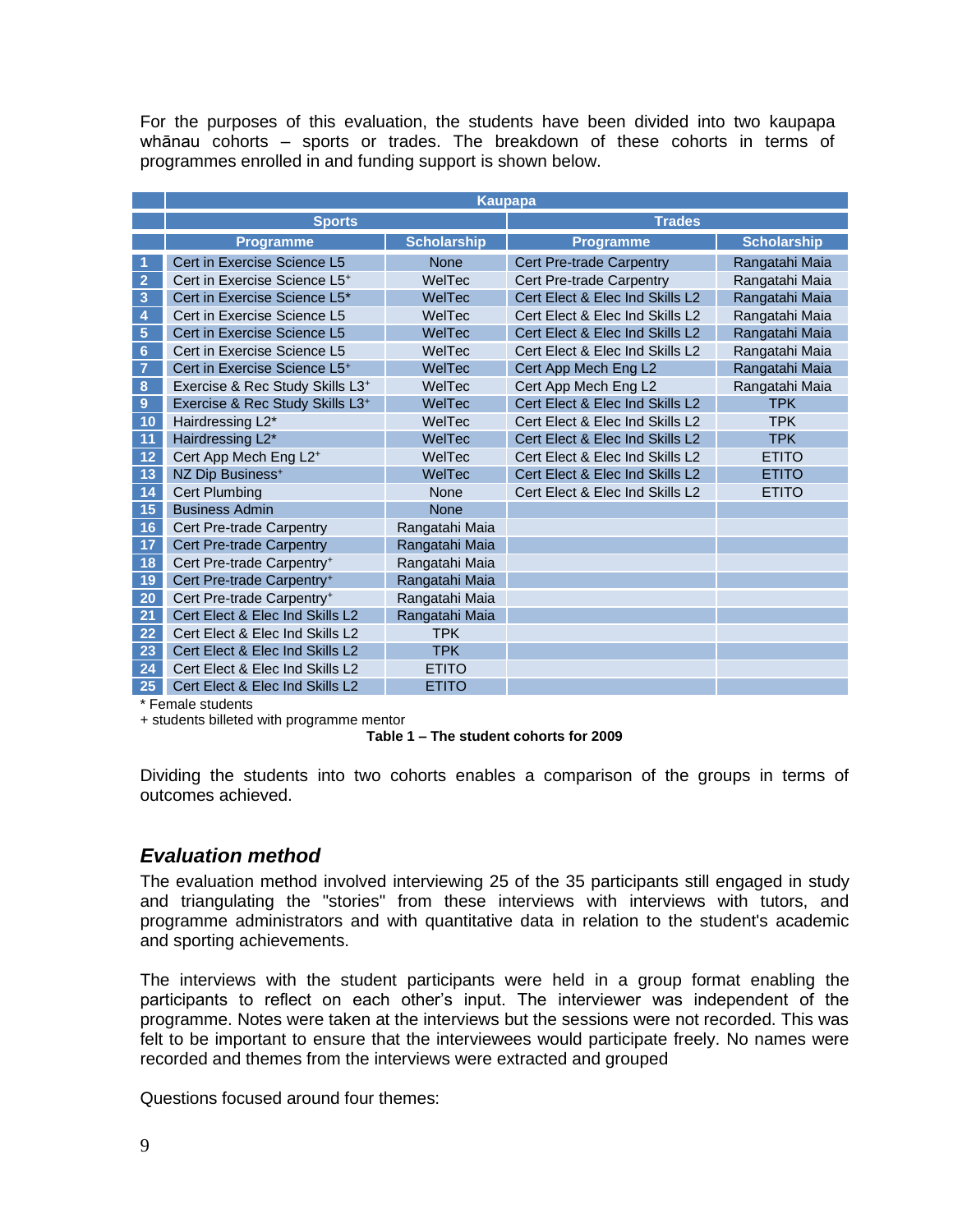- 1. Academic achievement
- 2. Skills development
- 3. Personal development
- 4. Programme operation

Interview responses were summarized and organized to support thematic analysis. An evaluation framework based on these themes was used to analyse the interview data. This framework is described below:

| <b>Question theme</b>          | <b>Response theme</b>                                            | <b>Interview group</b> | <b>Triangulated with</b>                                               |  |
|--------------------------------|------------------------------------------------------------------|------------------------|------------------------------------------------------------------------|--|
| <b>Academic</b><br>achievement | Passing courses<br>Gaining credits/<br>qualifications            | <b>Students</b>        | Academic results                                                       |  |
| <b>Skills</b><br>development   | <b>Practical skills</b><br>Social skills<br>Sporting skills      | <b>Students</b>        | Interview with mentor,<br>learning support and<br>administration staff |  |
| <b>Personal</b><br>development | Future orientation<br>Self awareness<br>Independence             | <b>Students</b>        | Interview with mentor,<br>learning support and<br>administration staff |  |
| <b>Programme</b><br>operation  | <b>Barriers</b><br>Supportive factors<br><b>External factors</b> | <b>Students</b>        | Interview administration<br>staff, mentors, learning<br>support        |  |

**Table 2 – Analysis framework**

### <span id="page-9-0"></span>**Evaluation results**

Evaluation results take into account information obtained with respect to course and qualification achievement, self reported achievements from students and perceptions from tutors and other staff associated with the programme against the four dimensions outlined in Table 2.

#### *Academic achievement*

Course completion and successful completion data was obtained from the Student Management System (SMS) in December 2009. A summary of the results is shown in Table 3 below.

| <b>Cohort</b>        | <b>Programme of study</b>      | <b>Courses</b><br>enrolled | <b>Courses</b><br>completed | <b>Courses</b><br>successfully<br>completed | <b>Courses not</b><br>successful | Qualification<br>achieved |
|----------------------|--------------------------------|----------------------------|-----------------------------|---------------------------------------------|----------------------------------|---------------------------|
| Sports <sup>**</sup> | Cert in Exercise Science L5    | 11                         |                             | 11                                          |                                  | Yes                       |
| Sports <sup>6#</sup> | Cert in Exercise Science L5    | 4                          |                             |                                             |                                  | No.                       |
| Sports               | Cert in Exercise Science L5    | 11                         |                             | 11                                          |                                  | Yes                       |
| <b>Sports</b>        | Cert in Exercise Science L5    | 10 <sup>7</sup>            | 3                           |                                             | 3                                | No.                       |
| <b>Sports</b>        | Cert in Exercise Science L5    | 11                         |                             |                                             |                                  | No                        |
| Sports               | Cert in Exercise Science L5    | 11                         | 9                           | 8                                           |                                  | Yes                       |
| Sports <sup>#</sup>  | Cert in Exercise Science L5    | 11                         | 11                          | 11                                          |                                  | Yes                       |
| Sports $#$           | Exercise & Rec Study Skills L3 | 78                         |                             | 6                                           |                                  | Yes                       |
| Sports ****9         | Exercise & Rec Study Skills L3 | 5                          | 0                           |                                             | 0                                | No.                       |
| <b>Sports</b>        | Hairdressing L2                | 8                          | 8                           | 8                                           | 0                                | Yes                       |

 $6$  Withdrawn  $2<sup>nd</sup>$  trimester

<sup>7</sup> Includes 1 course from Cert in Recreation and Sport L2 paper

<sup>8</sup> Includes 2 courses from Cert in Exercise Science L5

<sup>9</sup> Withdrew before completing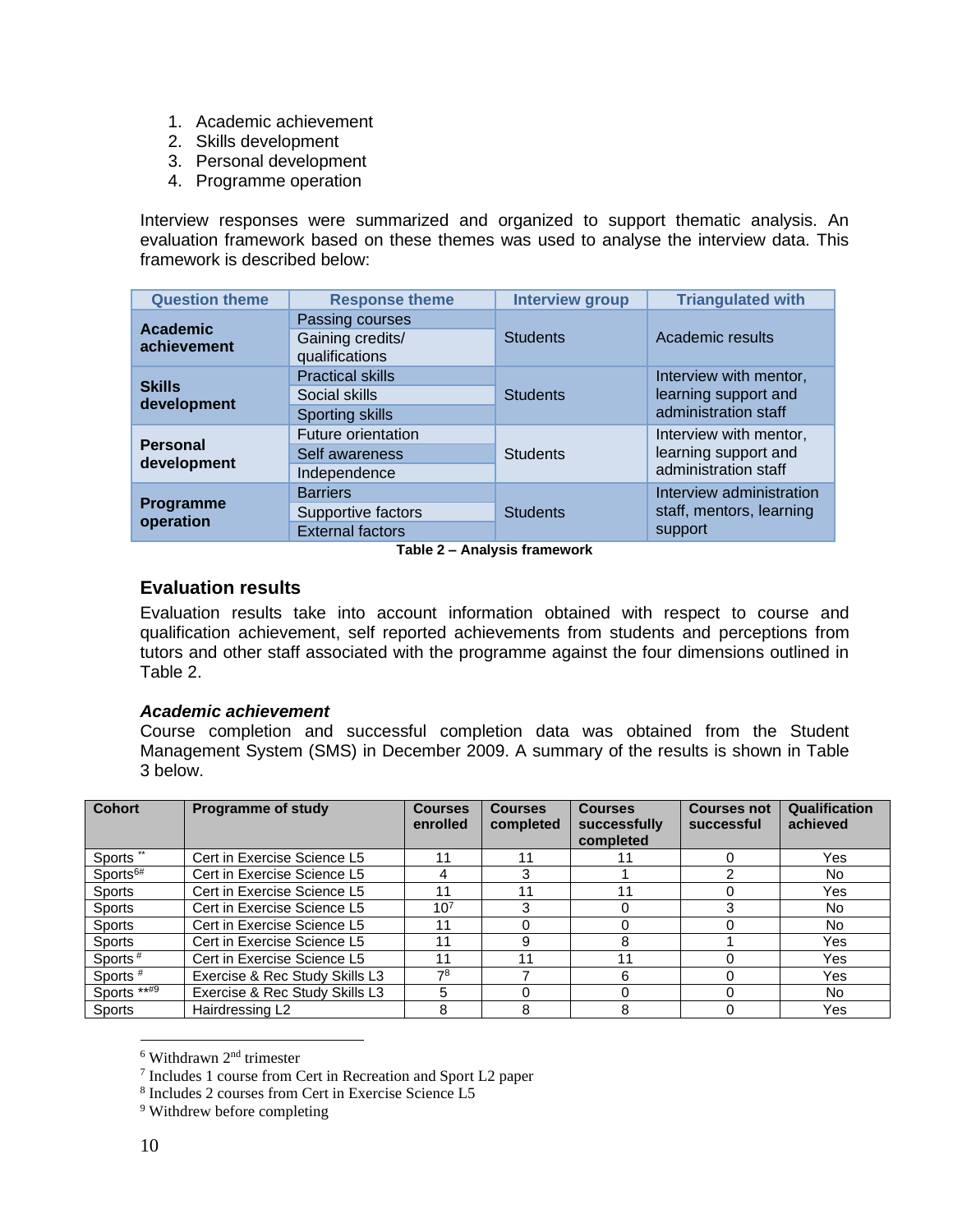| <b>Cohort</b>          | <b>Programme of study</b>       | <b>Courses</b><br>enrolled | <b>Courses</b><br>completed | <b>Courses</b><br>successfully<br>completed | <b>Courses not</b><br>successful | Qualification<br>achieved |
|------------------------|---------------------------------|----------------------------|-----------------------------|---------------------------------------------|----------------------------------|---------------------------|
| Sports                 | Hairdressing L2                 | 8                          | 8                           | 8                                           | 0                                | Yes                       |
| Sports $\overline{A}$  | Cert App Mech Eng L2            | $\overline{6}$             | $\overline{5}$              | 3                                           | $\overline{2}$                   | Yes                       |
| Sports $#$             | <b>NZ Dip Business</b>          | $\overline{5}$             | 1                           | 1                                           | 0                                | No                        |
| Sports**               | Cert Plumbing                   | 4                          | 4                           | $\overline{4}$                              | 0                                | Yes                       |
| Sports <sup>**</sup>   | <b>Business Admin</b>           | 4                          | $\overline{\mathbf{4}}$     | 4                                           | 0                                | Yes                       |
| <b>Sports</b>          | Cert Pre-trade Carpentry        | $\overline{c}$             | $\overline{2}$              | 1                                           | 1                                | No                        |
| Sports $#$             | Cert Pre-trade Carpentry        | $\overline{2}$             | $\overline{2}$              | 1                                           | 1                                | No                        |
| Sports <sup>*</sup>    | Cert Pre-trade Carpentry        | $\overline{2}$             | $\overline{2}$              | $\mathbf{1}$                                | 1                                | <b>No</b>                 |
| Sports <sup>#</sup>    | Cert Pre-trade Carpentry        | $\overline{2}$             | $\overline{2}$              | $\overline{2}$                              | 0                                | Yes                       |
| Sports <sup>#</sup>    | Cert Pre-trade Carpentry        | $\overline{2}$             | $\overline{2}$              | $\overline{2}$                              | 0                                | Yes                       |
| <b>Sports</b>          | Cert Elect & Elec Ind Skills L2 | $\overline{5}$             | $\overline{5}$              | $\overline{5}$                              | 0                                | Yes                       |
| <b>Sports</b>          | Cert Elect & Elec Ind Skills L2 | $\overline{5}$             | $\overline{5}$              | $\overline{2}$                              | 3                                | Yes                       |
| <b>Sports</b>          | Cert Elect & Elec Ind Skills L2 | $\overline{5}$             | $\overline{5}$              | $\overline{2}$                              | $\overline{3}$                   | Yes                       |
| Sports**               | Cert Elect & Elec Ind Skills L2 | $\overline{5}$             | $\overline{5}$              | $\overline{2}$                              | $\overline{3}$                   | Yes                       |
| <b>Sports</b>          | Cert Elect & Elec Ind Skills L2 | $\overline{5}$             | $\overline{5}$              | $\overline{1}$                              | $\overline{4}$                   | No                        |
| <b>Cohort Total</b>    |                                 | 134                        | 120                         | 90                                          | 24                               | 16                        |
| <b>Trades</b>          | Cert Pre-trade Carpentry        | $\overline{c}$             | $\overline{2}$              | $\overline{c}$                              | 0                                | Yes                       |
| Trades**               | Cert Pre-trade Carpentry        | $\overline{2}$             | $\overline{2}$              | 0                                           | $\overline{2}$                   | <b>No</b>                 |
| Trades**               | Cert Elect & Elec Ind Skills L2 | $\overline{5}$             | 0                           | 0                                           | 0                                | <b>No</b>                 |
| Trades                 | Cert Elect & Elec Ind Skills L2 | $\overline{5}$             | $\overline{5}$              | 4                                           | 1                                | Yes                       |
| Trades**               | Cert Elect & Elec Ind Skills L2 | $\overline{5}$             | $\overline{5}$              | 4                                           | 1                                | Yes                       |
| Trades**               | Cert Elect & Elec Ind Skills L2 | $\overline{5}$             | $\overline{5}$              | $\overline{c}$                              | 3                                | Yes                       |
| Trades                 | Cert Elect & Elec Ind Skills L2 | $\overline{5}$             | $\overline{5}$              | 3                                           | $\overline{2}$                   | Yes                       |
| Trades                 | Cert Elect & Elec Ind Skills L2 | $\overline{5}$             | 1                           | $\overline{0}$                              | $\overline{1}$                   | <b>No</b>                 |
| Trades <sup>**</sup>   | Cert Elect & Elec Ind Skills L2 | $\overline{5}$             | $\overline{5}$              | $\overline{5}$                              | 0                                | Yes                       |
| Trades <sup>10**</sup> | Cert Elect & Elec Ind Skills L2 | $\overline{5}$             | 0                           | 0                                           | 0                                | <b>No</b>                 |
| Trades**               | Cert Elect & Elec Ind Skills L2 | $\overline{5}$             | $\overline{5}$              | $\overline{3}$                              | $\overline{2}$                   | Yes                       |
| <b>Trades</b>          | Cert Elect & Elec Ind Skills L2 | $\overline{5}$             | $\overline{5}$              | $\overline{4}$                              | $\mathbf 1$                      | Yes                       |
| Trades <sup>11</sup>   | Cert App Mech Eng L2            | $\overline{6}$             | $\overline{0}$              | 0                                           | $\overline{0}$                   | <b>No</b>                 |
| <b>Trades</b>          | Cert App Mech Eng L2            | 6                          | 4                           | $\overline{1}$                              | 3                                | <b>No</b>                 |
| <b>Cohort Total</b>    |                                 | 66                         | 44                          | 28                                          | 16                               | 8                         |
| <b>Total</b>           |                                 | 200                        | 164                         | 117                                         | 39                               | 24                        |

\*\* no NCEA credits on entry

These results show there is a significant difference in the achievements of the two cohorts. The sports cohorts achieved a retention rate (course completion/course enrolment) of 89.5% while the trades cohort achieved a 67% retention rate. Successful course completion rates (no. courses successfully completed/no. courses completed) also showed a significant difference with the sports cohort having a 75% successful course completion rate against 64% for the trades cohort. If the results of those students who withdrew before completing their study are removed from the calculations, the retention rate for all students was 89% with retention rates for the sports and trades cohorts being 93% and 80% respectively. Similarly, the overall successful course completion rate becomes 71%, with results for the sports and trades cohorts being 74% and 64% respectively. Sixty eight percent of students retained in their programme gained a qualification.

These results compare favorably with WelTec's 2008 course retention and completion results for all Māori students of 80% and 69%. 2009 results show 75% retention and 57% completion rates. The two year qualification achievement rate for all students of 34.8%.

<sup>&</sup>lt;sup>10</sup> Withdrew after 1 month

<sup>&</sup>lt;sup>11</sup> Withdrawn due to personal reasons. Currently unemployed.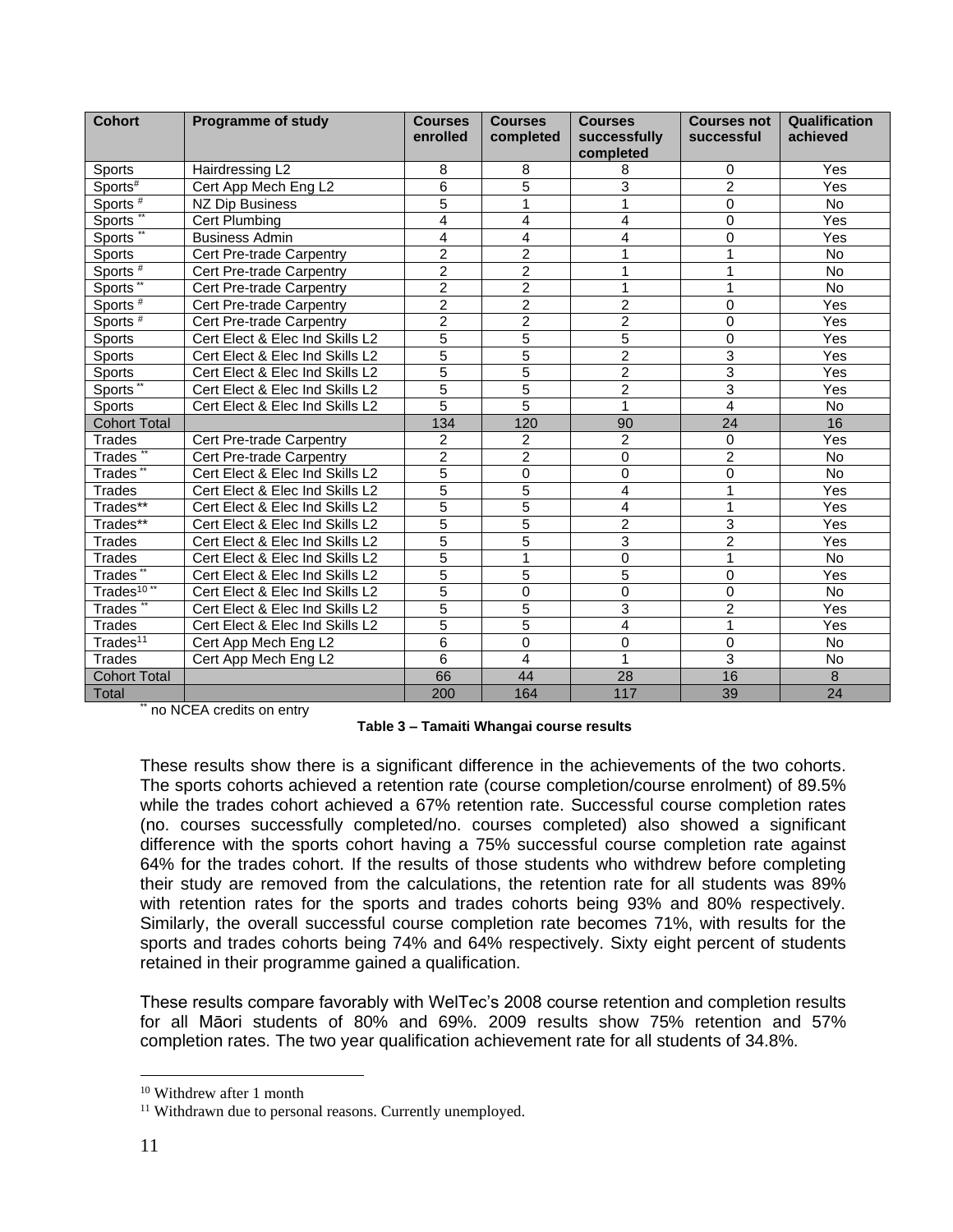Tutors interviewed as part of this evaluation said that many of the students "had figured out what they needed to do to pass and did it". Any parts of their study programme that were seen as extraneous to what was required for the qualification they were after, i.e. the National Certificate, weren't completed. An example of this was the Certificate of Electrical and Electronic Industry Skills L2, a WelTec qualification that contains the national certificate plus additional courses in communication and computer skills. Students chose to complete the requirements for the national certificate but not the additional 2 courses required to obtain the WelTec certificate.

Similarly, the WelTec pre-trade carpentry programme has a theory course and a practical course that contain unit standards towards the national certificate. Students have to pass both the theory and practical courses to gain the WelTec certificate but even those students not completing these courses can gain significant credits towards their national certificate. Of the 7 students studying this programme, 3 passed both the theory and practical courses, 2 passed the theory but not the practical, 1 passed the practical but not the theory and 1 didn't pass either.

Discussion with the tutors on this programme showed that there was little integration of delivery across the two courses, with student performance on each course being considered independently of the other. There appears to have been little communication between the tutors of the two courses and no attempt to use student achievement in one course, for example the theory course, to leverage achievement in the other. This approach limits the tutor's toolbox of skills to maintain student engagement with learning and the student's opportunities to succeed.

These programme delivery aspects were reflected in student interview comments when asked if they could change one thing what it would be. Typical responses included:

Some of the ways they teach. We have four tutors and they all have different ways. There is too much theory sometimes – more than 4 pages is too much. Maybe restrict theory just to the morning.

More practical would be good – hands-on stuff like wiring a house. I pick up more doing the practical. Theory separate from practical doesn't always work We need more time between theory and tests

Having said that, academic achievement – "passing" – was seen by most of the students interviewed as the highlight of the year.

#### *Sporting achievement*

The 22 young men in the Rugby League part of the Sports Academy have achieved considerable sporting success with 6 going on to rugby league contracts in Australia in NRL clubs (3) and country teams (3), five making the New Zealand Māori under 18s team, 7 making the Wellington under 18s and 3 making the Wellington mens team.

Of the three young women in the programme, one has made the Wellington representative netball team and the other two have made the Hutt Valley National League Softball team. One of these female softball players was successful in making the side that played in a major trans-Tasman tournament.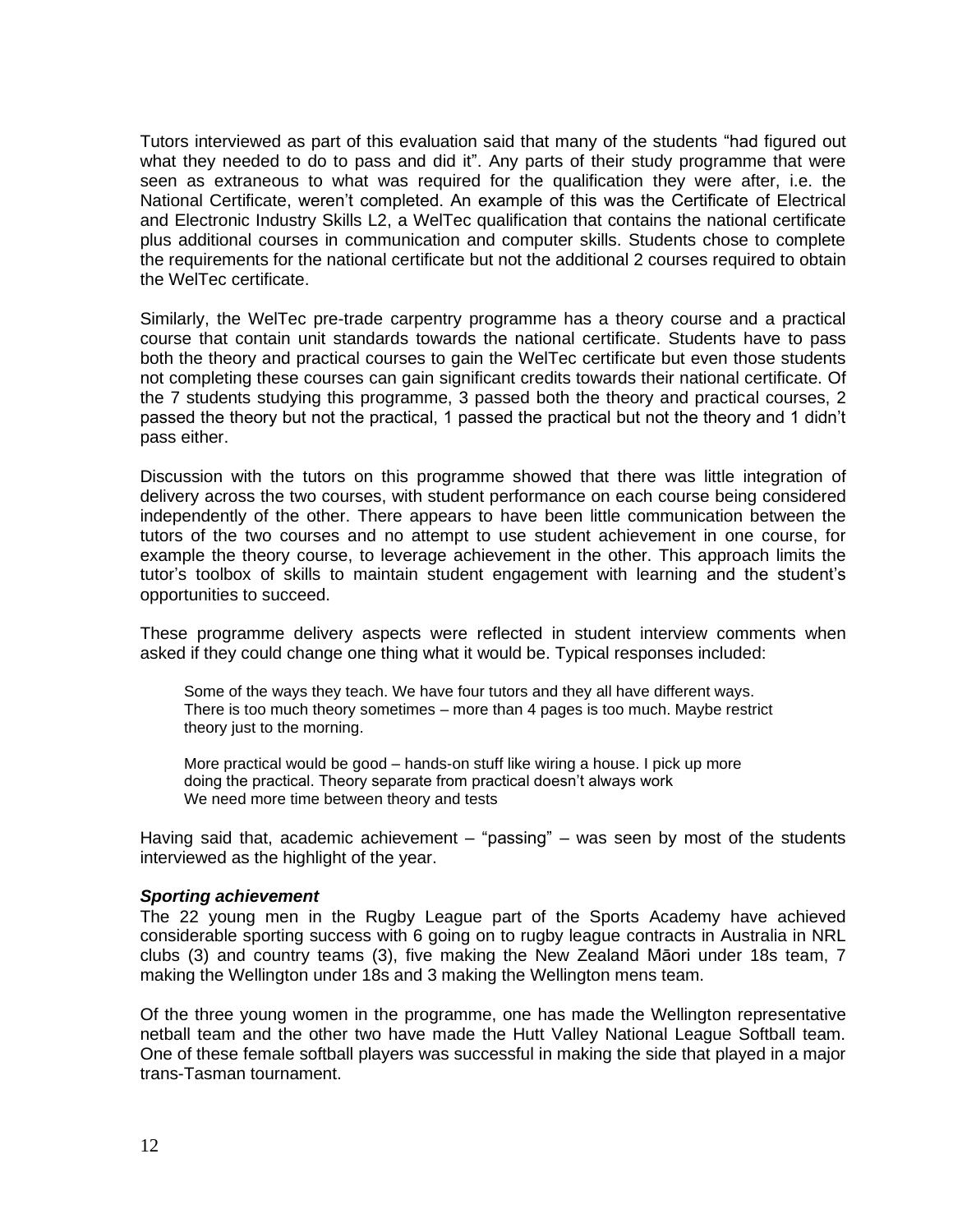Sporting achievement was a highlight for a number of students interviewed for this evaluation. When asked "what has been most important to you this year", typical responses from these students included "developing my rugby league skills" and "making the Wellington Rugby League side".

The three female students in the programme missed the close mentoring and support provided to the boys. This came out clearly in the interviews with them where comments made included:

I wish Dave had helped us – if we had our own trainer it would have been better.

Dave concentrated on the boys not us. We felt left out and lost a lot of interest in coming.

Had Julie – but yeah it didn't quite work out

Students commented on the sport component of the programme saying that "training was hard some mornings and took a while to get used to". Other comments included:

What's been most important this year? Being healthy, eating good and training good.

At the start going to the gym was hard. But its been worth it – have felt really good. Worth it in the mornings

### *Employment outcomes*

As at December 2009, it is unclear how many students have gained employment following their programme. Contact has been made with 23 of the 39 students. Of these, 9 have moved to Australia to play rugby league and work. Of these 7 have NRL or Country team contracts and 2 are on trial with NRL rugby league teams.

Of the other students, two have sought employment in Australia and one has returned to the Cook Islands. Five have employment in New Zealand and one has gained a scholarship to study physiotherapy at Otago University. Four others are looking for work in Wellington. This gives an employment rate of 83%, an outstanding result in a time of economic recession.

The two business mentors who are part of the Tamaiti Whangai steering Committee have provided coaching on writing CVs and participating in employment interviews. They have worked closely with local businesses to find employment for the graduates. They are hopeful of assisting the graduates of the programme to find work.

### <span id="page-12-0"></span>**Participant feedback**

Participant interviews focused on three major domains:

- 1. Achievements
- 2. Things that have helped or hindered achievement
- 3. Areas for improvement.

#### *Achievements*

During interviews participants commented often on their achievements. Interview data showed that there were four domains of achievement recognised by the students. These were:

a. Academic and skills development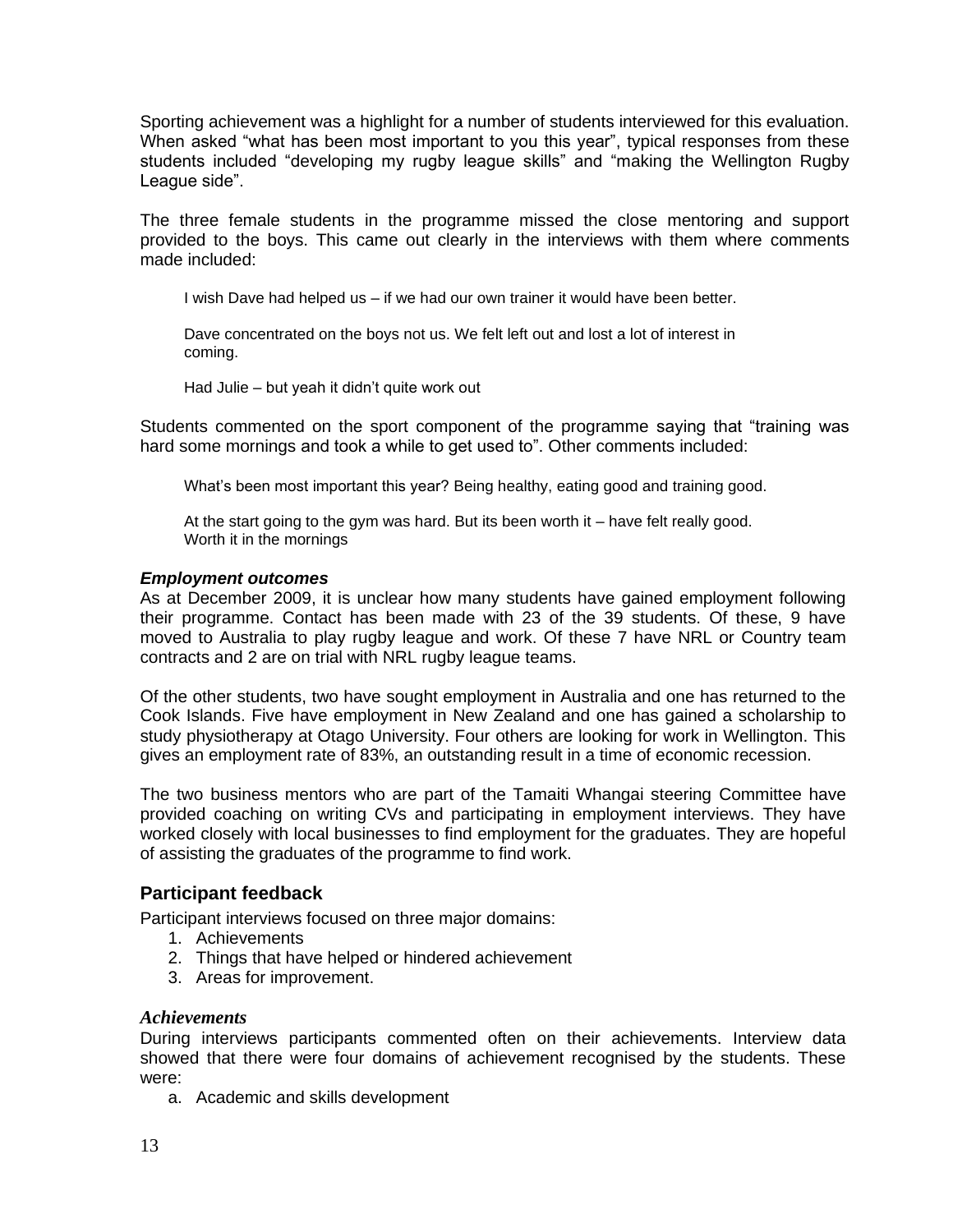- b. Social development including socialization and social development
- c. Personal development and awareness; and
- d. Future orientation.

Participants rated academic achievement and the acquisition of practical skills highly with the majority of respondents saying that passing their courses and/or developing skills to help them get a job was a highlight for the year.

Typical statements provided by the respondents illustrating this are:

Passing my first course and progressing to a higher level – that's an achievement.

I've learned heaps – electricity knowledge – where it comes from, hydro, wind, wire colours, which ones not to touch, motors  $-$  how to wire them up  $-$  it's been good.

What's been the best achievement this year? – Learning all the stuff there is to learn. Learning to learn – I know there's still more stuff to learn.

What have I achieved? Actually doing something (plumbing) and getting really good at it

Skills acquired by the students and highly rated include computer skills, maths, problem solving, technical skills including using tools and equipment, writing including CV writing, assignment writing and note taking, Te Reo, time management and self management.

Social development and the ability to work with a wide range of people were rated highly by the respondents. Statements from the interviews included:

I've met with a whole lot of people – my people skills are much better. I've had to mix with a whole lot of different people – different ages and stuff.

I've learned how to work with people – in a positive environment.

Communication with other workers – I can relate to anyone

We have a good time together – have a laugh and push through the shit – agro lasts about 10 minutes. Everyone gets on so well. All of us have found it hard at some point – but we're all wanting the same thing.

There've been a couple a punch ups but they've sorted them out and got over them. Going outside my comfort zone  $-$  socializing with others  $-$  got to know a lot of different people, mix of age groups, a wide variety of people.

Personal development was also highlighted as a significant achievement for participants through the year. The development of independence, responsibility, self confidence and the ability to live with others are all highlighted in responses.

I'm more independent - I'm the only one on the course that plays league.

Learning not to have to rely on others, if you don't do it yourself, you're stuffed.

I know now when you can muck around and when you can't. I'm more responsible now. Before I came here if I went flatting I would have just lived on takeaways. Now I can see what I have to do if I go flatting, buying and cooking my own food and stuff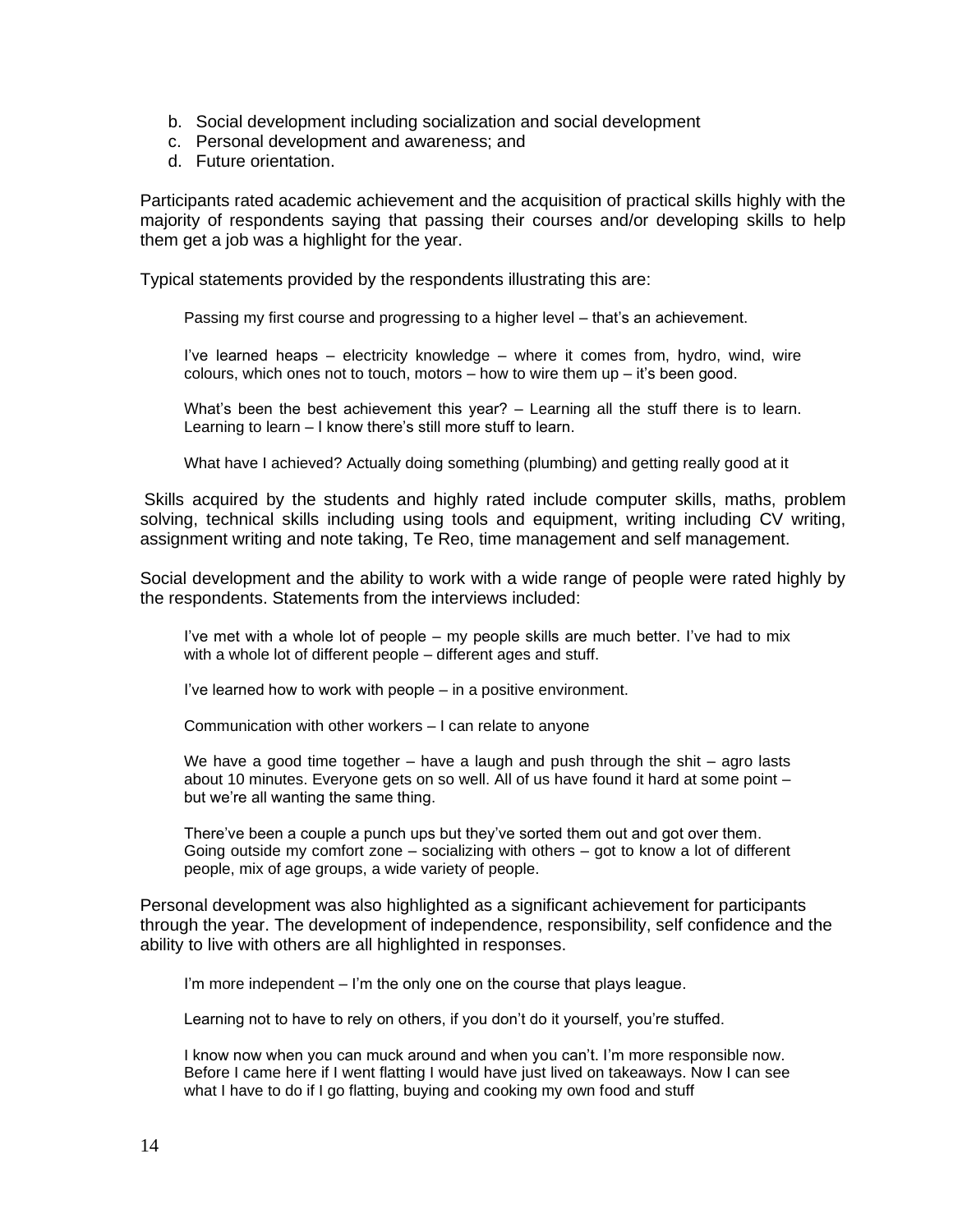(Self) confidence – that would be my big one. Working by myself – I'm confident to work by myself now and can ask for help when I need it

Developing living skills – respecting people in your space, cleaning up, cooking, dishes, working in groups, hygiene.

I haven't drunk as much as used to. Whenever we drink we just have fun, its just a laugh and chance to meet other people. Sportswise I can't drink, well I can, but it's in your own willpower not to drink or smoke weed – yeah I've changed.

I can take constructive criticism.

Developing a future orientation and setting goals for the future have been significant outcomes of the programme for many students. Being on the programme has enabled them to see a future for themselves and to begin to take the steps necessary to achieve this.

I have a better understanding of what I want to do after the course. It is preparing me for the future. Having a career path, that's most important to me.

I chose courses for a career path and now I have a career path. I see myself as a builder.

I didn't know what I wanted to do when I came here – I wasn't doing well at school. I was getting into trouble. I came down here looking for the academy thing.

If I wasn't here I'd be a bum like my mates. I wouldn't be playing sport, I'd be on the piss before and after the game – not good. I wouldn't be looking at going on to uni or looking to get a job or an apprenticeship.

At the start of the year I was interested in engineering – now I'm not sure. I don't want to be stuck in a workshop doing the same thing over and over. I want to be somewhere else, maybe out there with these other guys doing other things – not stuck in a workshop doing the same thing.

Seeing old friends is funny – they're doing the same old shit when I go back there. Living the same shitty lifestyle. All my mates – they have no goals or ambitions It's good to be around people with goals and who want to better themselves

Staying out of trouble has been a positive. I was a bit of a mischief at school. Now I've started to think about the future and what I want to do.

#### *Things that have helped or hindered achievement*

Participants interviewed were asked to identify the factors that helped them to achieve and the things that hindered them. Overwhelmingly the students on the sports programme identified the contribution made by their mentor David to their achievement. The three female participants did not have such a close relationship with their mentor and they felt this.

It would be cool if we had a female mentor. If we had a girl's trip it would be cool. They wanted us to go to Taranaki but we were just going to be water-girls so we didn't go.

The role of learning support was also noted as very important in supporting students to succeed. Having a "brown" face in the Learning Commons that the students could relate to was seen as a positive by both students and the programme support team. The learning support tutor, Tui, commented that PEPing the students at the beginning of the programme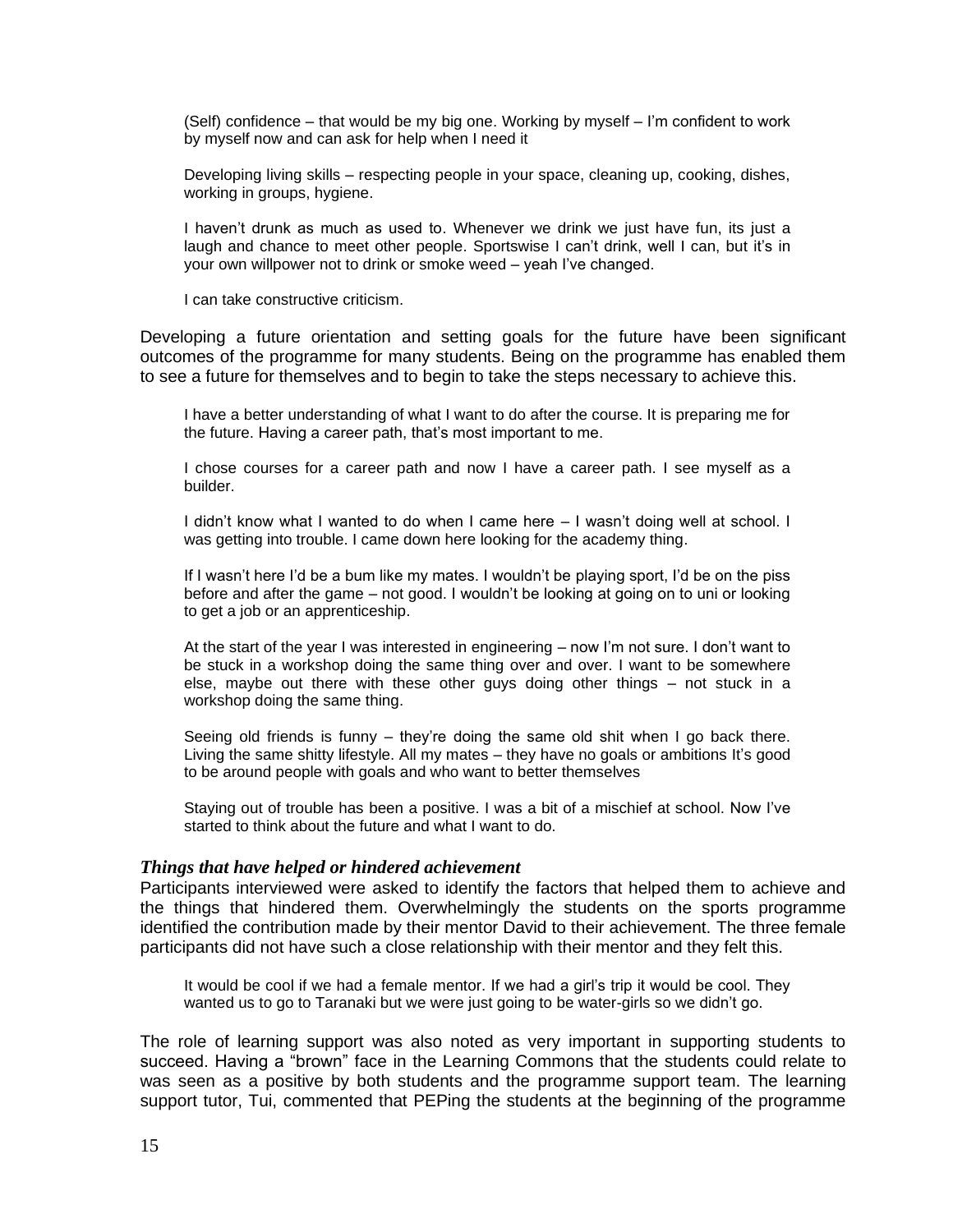was useful as it enabled him to get a gauge on the students. He also commented that setting up study groups assisted the students to learn.

Setting up study groups at the beginning was a good thing, they're still in them. I see them up in the library in their groups – they're studying now. The stronger ones have helped the weaker ones. The weaker ones are the ones that struggled – I think that struggling is an early indicator of failing.

Other factors helping achievement relate to study at a tertiary institution where students see they "have choice" in what they study and are dealing with real life situations. Students enjoyed studying "something new" and courses they saw as relevant to their future. They saw this as being different from school, which for many was a negative experience.

I'd practice on my class mates and then have to do it on real clients. I was so scared when I had my first client  $-1$  practiced all morning  $-$  then when I did it for real it was cool.

Students were asked "what was the most important factor to supporting their achievement". Factors identified included:

- 1. An active mentor Dave
- 2. Helping each other and being together
- 3. Learning Support Tui
- 4. Good, knowledgeable tutors
- 5. Good working environments including getting out of the classroom an on-site
- 6. Susan and Hinemoa actively following up and providing motivation
- 7. Having older people around
- 8. Extra tuition e.g. for maths
- 9. Being there for each other and working together
- 10. Setting goals and achieving them
- 11. Being successful
- 12. Having a place to hang out
- 13. Allowing the students to be Māori

Good tutor. He has patience. Tutors are great – pick up heaps from them – they help us finish off work. Tutor's attitude towards us – it's respectful. If they respect us we respect them back.

Tutors are really good. They do everything they can to help us pass.

Good working environment – cheerful, as everyone got closer the working environment improved. It's a better environment, better than school – that's strict and boring. Here I can learn in my own way. Here I'm learning stuff I want to learn. The tutors don't treat you like kids – they respect you and shit.

Learning support – Tui is a top guy, he's good, helps a lot. He goes out of his own way. He PEPed us, that was useful, it pointed out some things that help us and some things to work on

Hinemoa and Susan have been a good help. They see if we're slacking off and tell us to get it sorted. They follow up to ensure we're in class. If they've heard we're doing well they tell us. Their support really helps.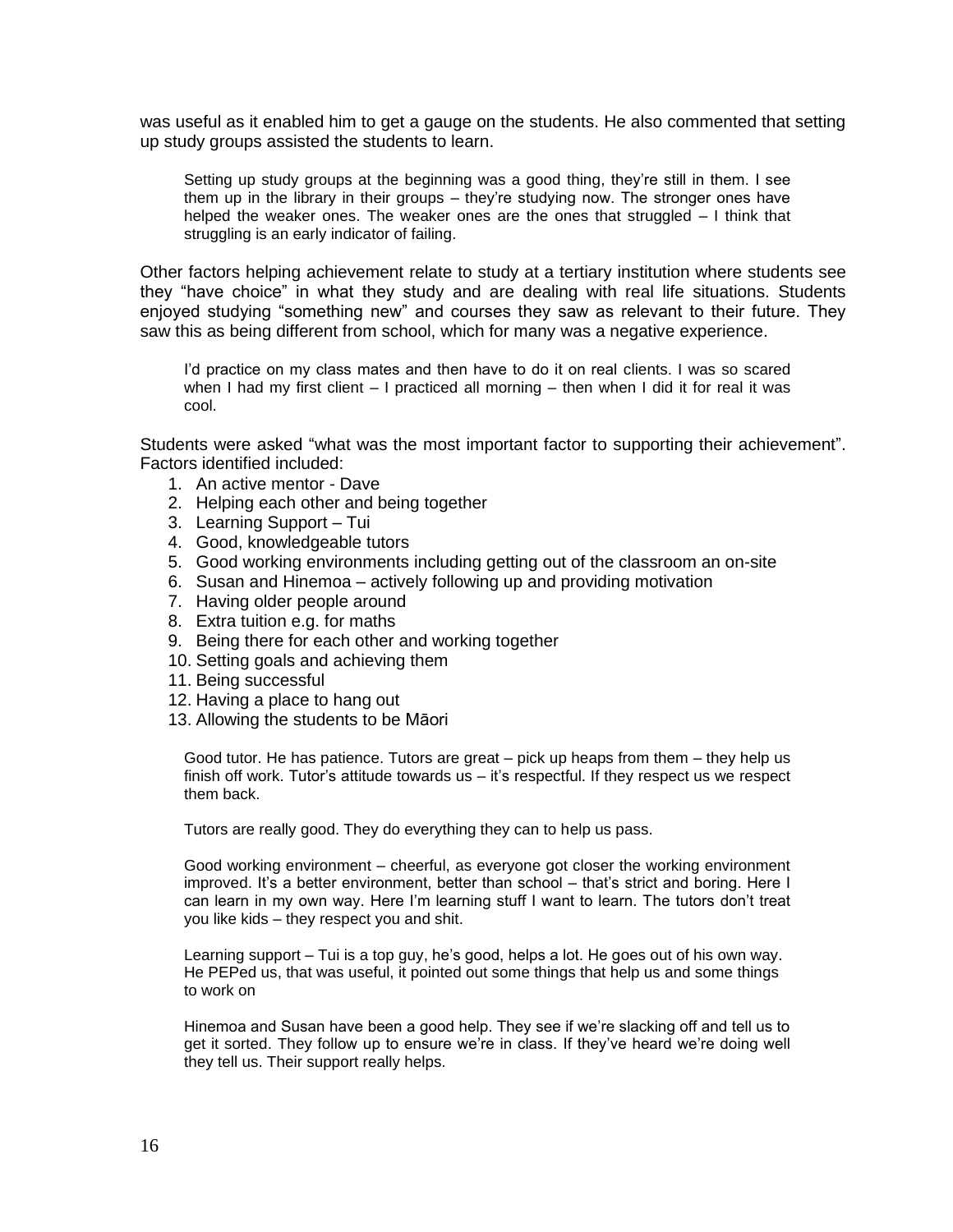Dave and his family have been the most important. He has been a great help. He's helping us create those paths into the future. Dave – top man – he invited us to his home. The boys have respect for him – he knows how to treat us – more like a friend. He has supported us to sort out our study. He lets us know he's there to look after you. We're his priority; he's a "big papa".

Like the students, Hinemoa and Susan saw that the success of the programme came from all the positives coming together .. "It's an amalgamation of a lot of things. Dave and Tui, Whare Awhina learning support tutors – all together have made the difference."

Factors that have hindered achievement include:

- 1. Not starting at the same time as the main group
- 2. Not being able to get to WelTec due to transport issues
- 3. Not having deadlines
- 4. Having "outsiders" come into the class and disrupt learning
- 5. Sport
- 6. Losing motivation
- 7. Balancing other commitments including work and travel.

I have to work to pay the rent – it's hard to balance work and study. I work as a retail assistant – it's helped get better communication skills and stuff.

Not turning up to class. I have transport issues – I live in Wainui and don't have transport.

I travel from Masterton every day on the train. Its 1hour 20 minutes each way and costs heaps. Sometimes that has stopped me from coming.

Not having deadlines, just cruise along and don't get things done.

One week we had to share a class with workers – it slowed down our learning. The stop and start slowed us down and the talking shit and stuff. Then we had to rush to finish.

Sports – sport has stopped us from going to class, when we have had to travel to games and stuff. Tutors were good about it.

Losing motivation – sometimes I can't be bothered. Then aunty Susan is on my back, she growls at me. She used to come to my house and get me out of bed.

Support staff to the programme also commented on perceived barriers to student success. Things they identified as barriers to achievement included financial constraints for the students, programme delivery not fully supporting students, poor communication between tutors and programme support staff which enabled students to play tutors off against support staff, not enough mentors and not having enough space to provide a base for all students. Comments included:

The tutors can put them off – teaching methods could be better in some areas. Some tutors are boring. This was also reflected in the comments from the Focus Group.

I did better in the first year with my relationship with the tutors. This year I took it for granted and let the tutors drive the relationship which created some problems. I need to sit down with the tutors on a regular basis and convey that to the students i.e. that I have a relationship with the tutors and know what is going on. Not having the full picture hurt my credibility a bit this year.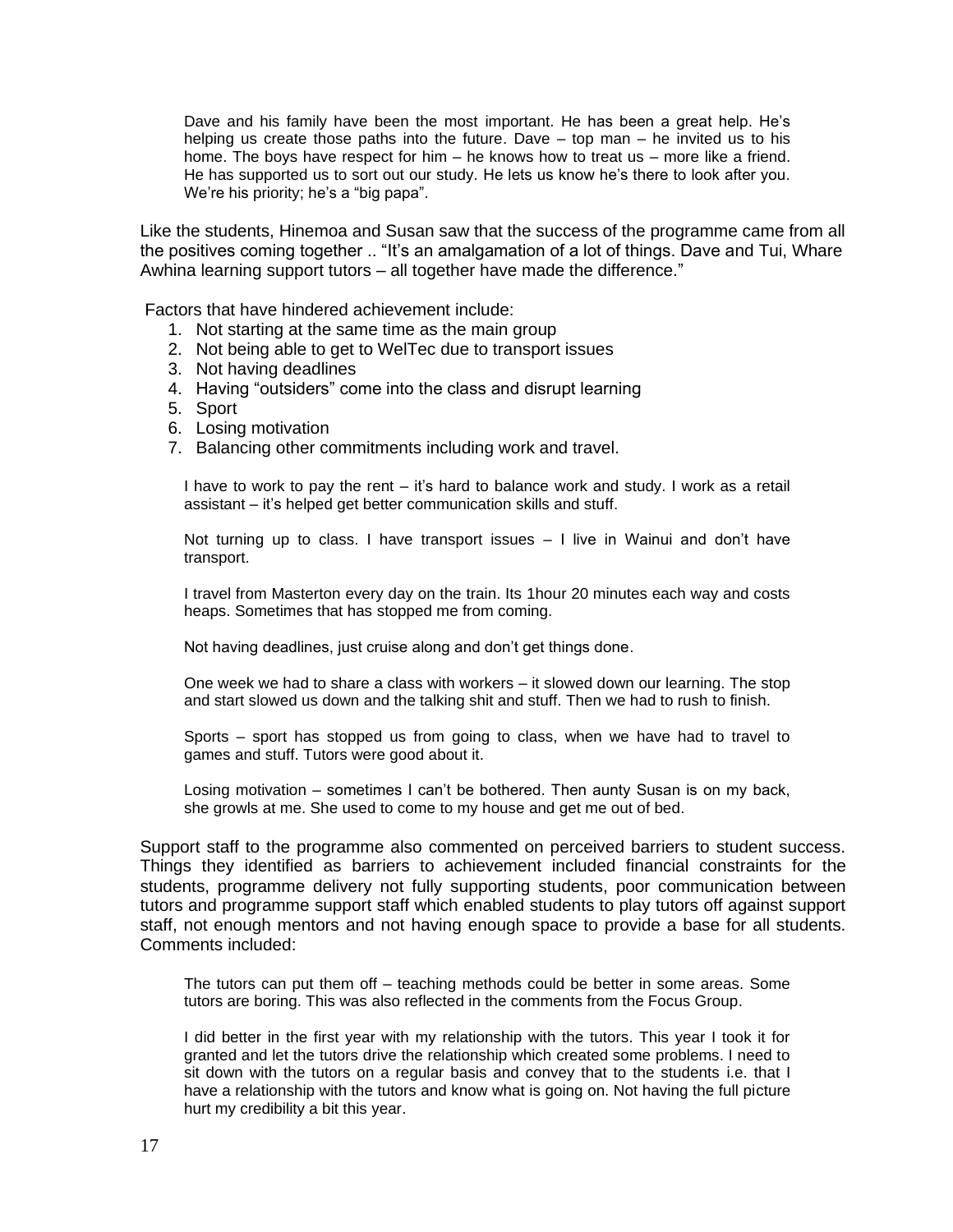#### *Areas for improvement*

When asked about areas for improvement, student's responses fell into two categories – things they could do themselves and things that could be improved in relation to the progamme.

Things they would change about themselves included applying themselves more, not leaving everything till the last minute, turning up all the time and giving 100% and training harder.

I'd do better – study and everything really. I'm sure I could do better than this, it's been a big relief to pass but getting a pass of 100% would be better

I'd get into training – I was just being lazy.

Things they would change about the programme included being able to go straight to an apprenticeship on completion, having a female mentor and more opportunities to get together as a group.

Comments from the tutors and support staff identified the following areas for improvement:

- Better screening of the students to ensure they were in a programme suited to their abilities;
- Being proactive in mentoring students and following up students who may be struggling;
- Having a closer relationship with tutors
- Having more space to work in.
- Having better support for the female students.

#### Comments:

Have a tighter grip on them academically – weekly/fortnightly reporting on progress Susan and Hinemoa need to put themselves in the face of the tutors. That is one thing I have learnt from being a parent, you have to put yourself in the face of the teachers. Teachers will only look after those kids whose parents or caregivers are in their face.

Increasing our space. It has been too cramped for the 37 students this year. If we have the carpentry boys in here and the electrical boys come there is no room for anyone else. A big open space would be good. In a bigger space we could do more things, meet with other students and create whānautanga.

Its been really hard not having my own space. The boys come to see me and I don't have somewhere where I can meet with them that is my own. I lose some credibility with them because of that. Next year it would be great if I had my own base here.

We need to involve the tutors more. We talked about doing that last year. Tony has been great this year and is taking the boys to his place for a barbeque to finish the year off.

What would be really good would be them all having the same time off so we could get them all together. We had good intentions of that this year but it just didn't happen. We didn't have the space. We tried the Fireman's Arms but they had us spread across two rooms so theta didn't work. It needs to be close by – maybe the Working Mens Club.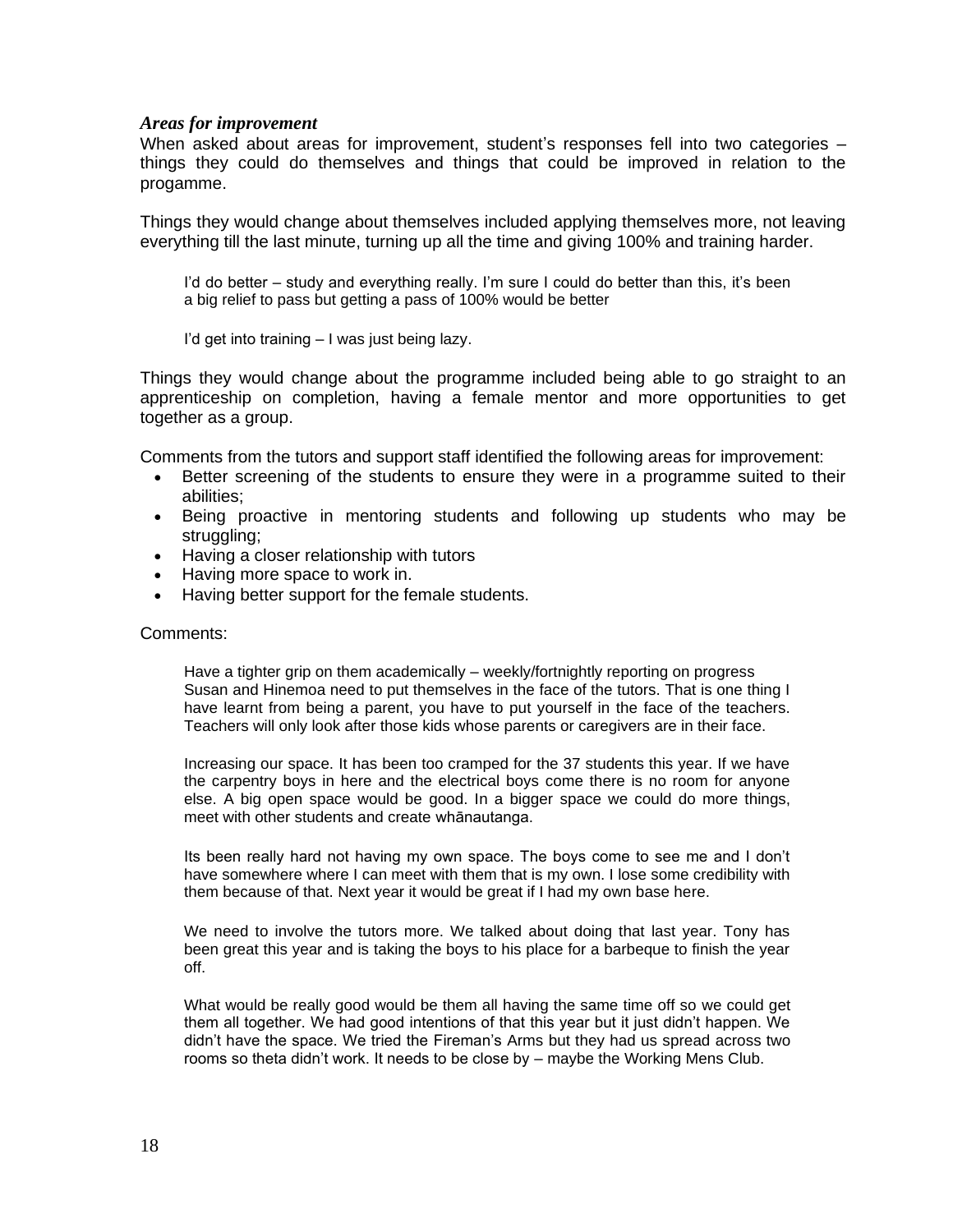The girls were a bit hard. I didn't pay them enough attention. I didn't know how to approach situations and so I didn't get their respect. I think getting a female mentor for next year will be important

# <span id="page-18-0"></span>*Reflections on 2009 achievements and improvements for 2010*

Overall both staff and students believe the programme has been a positive experience and a success. This is supported by the achievements of the students in passing their courses, developing their personal and life skills and attaining sporting success. Comments included:

It's been a perfect year.

There have been more positives than bads.

The whole programme has been a real big help for the future  $-1$  have a big debt (to family and others) I have to pay off.

The best thing about the year has been:

- The sporting opportunities
- The experience of hanging out with these guys and with Dave
- Those paths we've created
- My tutor hooked me up with work experience

Staff have felt that the programme has evolved positively and that with the planning for the future, it is well positioned for 2010.

I think we provided the students with a safer environment than last year. We were more organized so things worked better. We had better processes and we got to know the students better personally. We also bridged a lot of gaps with staff here at WelTec. The Steering Committee worked better, it was more proactive and this was positive.

The programme is an opportunity for WelTec to work with the Runanga in more meaningful ways – not tokenism. The Runanga feel like they are part of it all and they are.

# <span id="page-18-1"></span>**The costs of running the programme**

As part of the programme operation in 2009, a costing model was developed that identified the full costs of running the programme. This shown in table 4 below.

|                                                | Costs \$ per annum  |                             |                      |                      |                       |                        |
|------------------------------------------------|---------------------|-----------------------------|----------------------|----------------------|-----------------------|------------------------|
| <b>Model components</b>                        | 1 to 20<br>students | 21 to 40<br><b>students</b> | 41 to 60<br>students | 61 to 80<br>students | 81 to 100<br>students | 101 to 120<br>students |
| WelTec scholarships 10 @<br>\$6,000/student    | 60,000,00           | 60.000.00                   | 60.000.00            | 60.000.00            | 60,000,00             | 60.000.00              |
| Mentor/advocate @ \$60,000/mentor              | 60.000.00           | 120.000.00                  | 180.000.00           | 240.000.00           | 300.000.00            | 360.000.00             |
| Mentor training @ \$6,000/person               | 6.000               | 12.000                      | 18.000               | 24.000               | 30,000                | 36,000                 |
| Administration support @ \$55,000              | 18.333              | 36.667                      | 55.000               | 73.333               | 91.667                | 110000                 |
| Learning support @ \$65,000                    | 16.250              | 32,500                      | 48.750               | 65.000               | 81.250                | 113.750                |
| Te Whare Awhina hub + house @ 50<br>hours/week | 37,000              | 37,000                      | 37,000               | 37,000               | 37.000                | 37,000                 |
| Gym facilitates @ 10 hours/week                | 405                 | 620                         | 620                  | 620                  | 620                   | 620                    |
| Cell phone @ \$10/mentor/week                  | 500                 | 1000                        | 1500                 | 2000                 | 2500                  | 3000                   |
| Transport @ \$450/month/mentor                 | 4.500               | 9000                        | 13500                | 18000                | 22500                 | 27000                  |
| Orientation retreat @                          | 10.000              | 20,000                      | 30,000               | 40,000               | 50,000                | 60.000                 |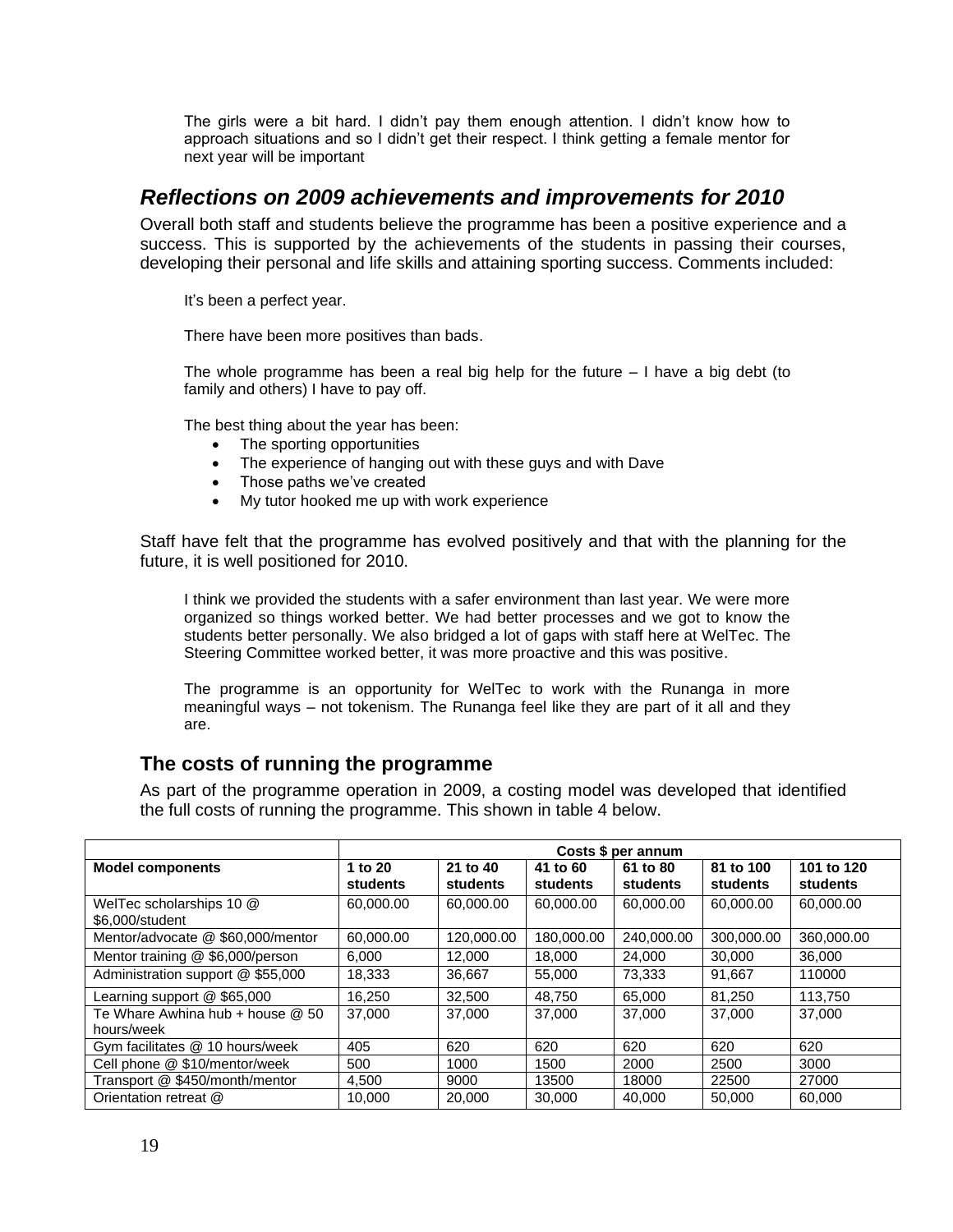|                                                                    | Costs \$ per annum  |                      |                      |                      |                       |                        |
|--------------------------------------------------------------------|---------------------|----------------------|----------------------|----------------------|-----------------------|------------------------|
| <b>Model components</b>                                            | 1 to 20<br>students | 21 to 40<br>students | 41 to 60<br>students | 61 to 80<br>students | 81 to 100<br>students | 101 to 120<br>students |
| \$100/person/day                                                   |                     |                      |                      |                      |                       |                        |
| Meal allowance @\$10/person/week                                   | 8000                | 16000                | 24000                | 32000                | 40000                 | 48000                  |
| Computers & internet @ 6 base                                      | 12,000              | 12.000               | 12,000               | 12,000               | 12,000                | 12,000                 |
| Steering committee 10 x meetings<br>with 6 people @ \$2000/meeting | 20,000              | 20,000               | 20,000               | 20,000               | 20,000                | 20,000                 |
| Evaluation and reporting                                           | 5,000               | 5,000                | 5,000                | 5,000                | 5,000                 | 5,000                  |
| Governance/management                                              | 20,000              | 20,000               | 20,000               | 20,000               | 20,000                | 20,000                 |
| Sub total                                                          | 277,988.00          | 401,787.00           | 525.370.00           | 648.953.00           | 772.537.00            | 912,370.00             |
| Contribution to overheads @ 10% of                                 |                     |                      |                      |                      |                       |                        |
| costs                                                              | 27,798.80           | 40,178.70            | 52,537.00            | 64,895.30            | 77,253.70             | 91,237.00              |
| <b>Annual costs</b>                                                | 305,786.80          | 441,965.70           | 577,907.00           | 713,848.30           | 849,790.70            | 1,003,607.00           |

**Table 4 – Tamaiti Whangai costing model**

This costing model has included all costs associated with the programme regardless of the source of funding. As a partnership programme, to date funding has come from a range of sources inkling TEC, TPK, WelTec and the Runanga.

When considering the value of funding the programme on an on-going basis consideration should be given to the medium-term impacts on past students in addition to the short-term outcomes. For this reason a brief comment is made here on the 2008 cohort one year on.

# <span id="page-19-0"></span>**The 2008 cohort**

Follow up on the 2008 cohort of students suggests that the personal growth experienced by the students in their year of study is sustained once they leave. Of the 13 students in the programme in 2008, 4 are in Australia playing rugby league, 2 are studying and 5 are working in New Zealand. One has returned to Hamilton and is unemployed while the thirteenth boy has returned to the Hutt Valley from Australia but it is unknown whether he is working.

Whānau relationships developed through the programme have been maintained through the establishment of a "Facebook" community that includes a "Dave Lomax Appreciation Page". Dave comments that it is "hard case seeing my sayings being repeated by the boys". He comments that the Facebook community is great way of staying in touch with everyone once they leave. This is an example of what Mason Durie calls a virtual whānau – a whānau that meets in cyberspace due to geographical separation.

# <span id="page-19-1"></span>*Recommendations*

Recommendations for further development in 2010 to further build this capability have already been discussed by the Steering Committee and include:

- 1. Introducing sufficient mentors to provide a 1:20 ratio
- 2. Having female mentors to support young women in the programme
- 3. Having inclusive kaupapa that meet the interests of the students. Suggested kaupapa include sports, music and kapahaka
- 4. Building the Tikanga and kawa components to ensure the whānau meets its responsibilities of providing a gateway to Te Ao Māori